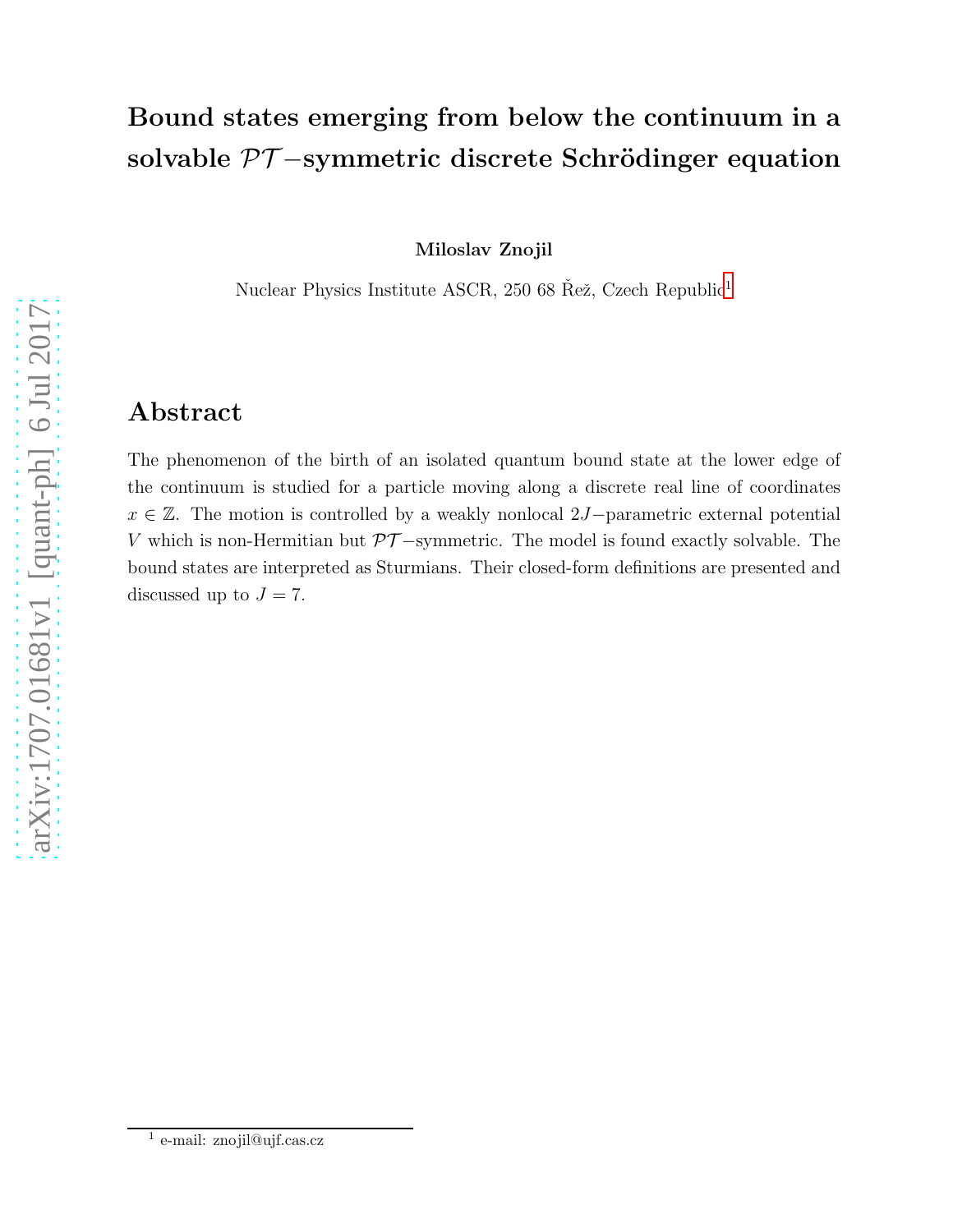## 1 Introduction

The current growth of interest in the mathematical aspects of non-self-adjoint operators  $[1, 2]$  $[1, 2]$  has one of its roots in the increasing popularity of quantum physics of systems which exhibit a combined parity plus time-reversal invariance alias  $\mathcal{PT}-symmetry$  [\[3,](#page-25-2) [4\]](#page-25-3). In this innovative branch of physics one can encounter discontinuities in the time-evolution processes [\[5\]](#page-25-4) and the critical situations in which a small change of a parameter  $\lambda$  in a non-Hermitian but  $\mathcal{PT}-$ symmetric Hamiltonian  $H(\lambda) \neq H^{\dagger}(\lambda)$  causes an abrupt change of the observable properties of the system in question [\[6\]](#page-25-5). A broad class of the latter phenomena could be called "quantum catastrophes". Their mathematical background may be found explained in the Kato's monograph on linear operators [\[7\]](#page-25-6). The points of the sudden change were given there the name of "exceptional points" (EP).

The localization of the singular EP values of  $\lambda = \lambda_{(EP)}$  originally helped to determine the radii of the convergence of perturbation series. As long as the Hamiltonians in question were usually assumed self-adjoint, their EP parameters were complex, i.e., not carrying any immediate physical meaning (cf. Refs. [\[8\]](#page-25-7) for typical illustrative examples). The paradigm has been recently changed due to a dramatic increase of interest in non-Hermitian models. The EP singularities  $\lambda_{(EP)}$  can be real in these models [\[9\]](#page-25-8). Traditionally, people were connecting their occurrence with the physics of the so called "open systems". Such a scenario may be found described in a number of reviews (cf., e.g., [\[10,](#page-25-9) [11\]](#page-25-10)), emphasizing that the open systems are, as a rule, unstable, resonant and quickly decaying or growing.

The comparatively recent interest in the  $\mathcal{PT}-$ symmetric theory of reviews [\[4,](#page-25-3) [12,](#page-25-11) [13\]](#page-25-12) has a perceivably different motivation and, in particular, an entirely different perception of the physical role of the real EP singularities. The difference is reflected by the terminology (used, say, in nuclear physics [\[14\]](#page-25-13)) by which the non-Hermitian Hamiltonians of the stable and unitary quantum systems are called quasi-Hermitian. This means that they *share* many of their *observable* features with the self-adjoint models of conventional textbooks.

One of the most characteristic distinctive features of quasi-Hermitian Hamiltonians  $H(\lambda)$  is that they resemble their standard self-adjoint analogues merely inside certain domains (i.e., open sets)  $\mathcal D$  of the admissible (and, say, real) values of the parameter or parameters  $\lambda$ . Naturally, the localization of the boundaries D of these domains (i.e., of the EP manifolds  $\partial \mathcal{D}$ ) belongs to one of the main mathematical tasks for theoreticians.

In the literature the subjects is being developed with due care. There exist multiple model-based studies of  $\mathcal{PT}-symmetric$  Hamiltonians  $H(\lambda)$  in which the  $\mathcal{PT}-symmetry$ gets spontaneously broken (*pars pro toto*, see [\[3,](#page-25-2) [15,](#page-25-14) [16\]](#page-26-0)). This implies that at least some of the bound-state energies become complex after the passage of  $\lambda$  through an EP element  $\lambda_{(EP)}$  of the boundary  $\partial \mathcal{D}$ . In parallel, there also appeared a few studies [\[17,](#page-26-1) [18,](#page-26-2) [19\]](#page-26-3) in which the authors described another real-EP-related dynamical-evolution scenario. In it, the spontaneous breakdown of  $\mathcal{PT}-symmetry$  appeared inhibited and replaced by an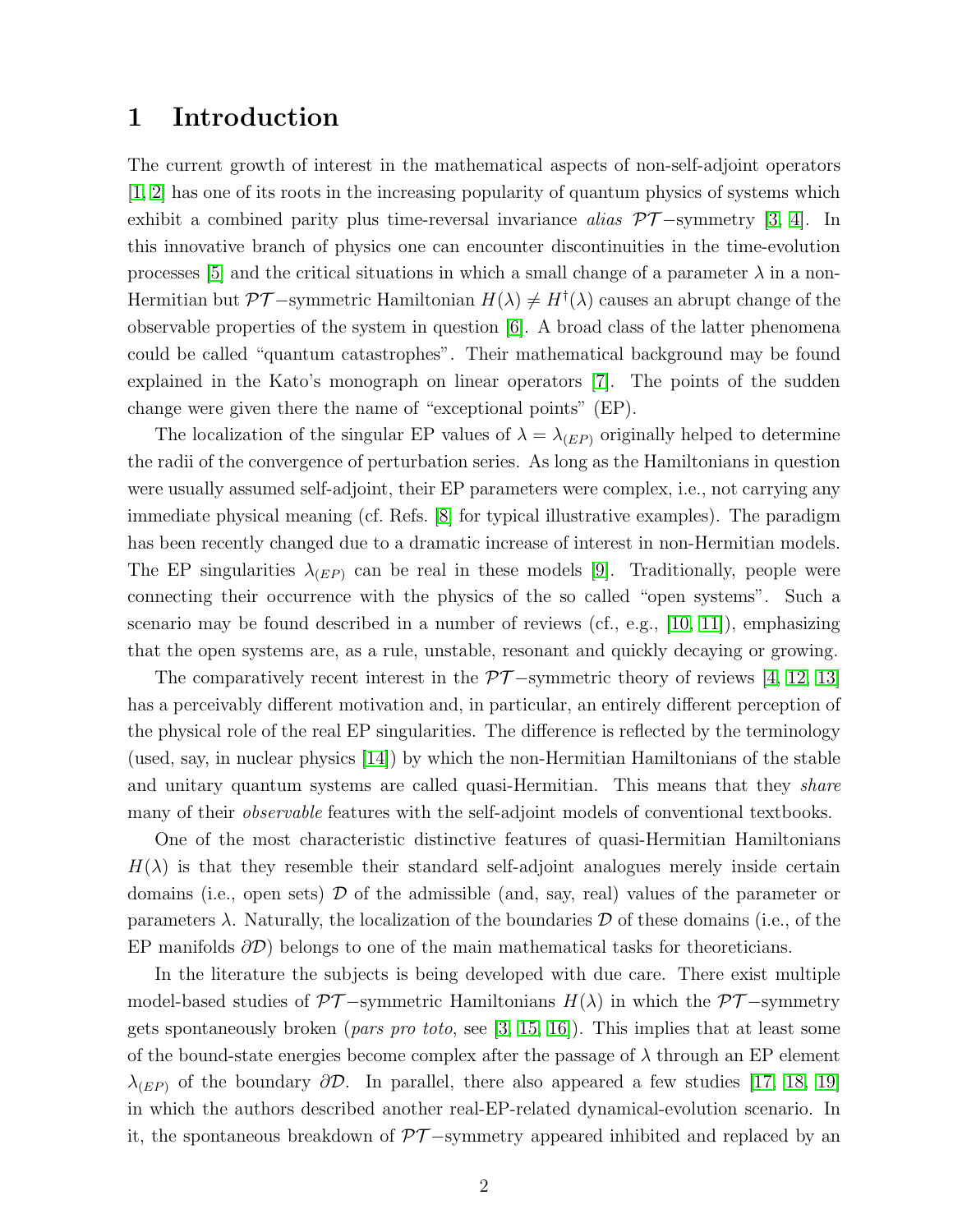instantaneous recovery of the symmetry (cf., e.g., the toy models of Refs. [\[18,](#page-26-2) [20,](#page-26-4) [21\]](#page-26-5) exhibiting the EP-related unavoided energy-level crossings).

We shall be interested in another, qualitatively different quantum-catastrophic scenario. It is encountered in the  $\mathcal{PT}-symmetric$  quantum systems in which an isolated and real energy level  $E_n(\lambda)$  of a stable bound state grows with  $\lambda$  and touches the lower boundary of the essential spectrum. Such a bound state may be perceived as disappearing (or, in an opposite direction, emerging) at the continuous-spectrum edge.

The mathematically rather sophisticated scenario of such a type is not too frequently studied in the literature (cf. its samples in [\[22,](#page-26-6) [23\]](#page-26-7)). The gap will be partially filled in what follows. We shall consider a multiparametric family of  $\mathcal{PT}-symmetric$  Hamiltonians H and we shall search for a constructive guarantee of the coexistence of bound states with the scattering solutions.

In section [2](#page-3-0) we will introduce an ordinary difference Schrödinger equation which will prove useful for the purpose. In subsequent sections [3](#page-6-0) and [4](#page-8-0) we shall illustrate the basic technical merits of our replacement of the real coordinates in one dimension ( $x \in \mathbb{R}$ ) by the discrete set of the grid points ( $x_{new} \in \mathbb{Z}$ ). We shall show that in a way deviating from the conventional wisdom our preference of the difference Schrödinger equation is truly well motivated by certain simplifications of the relevant parts of the underlying mathematics. In the context of physics, our present choice of the discrete interaction operators V finds its important motivation in the context of scattering. According to Refs. [\[24,](#page-26-8) [25\]](#page-26-9) the very natural requirement of the causality and unitarity of the S−matrix seems to require the use of the weakly non-local interaction potentials of the present type.

Using the words of paper  $[19]$  we may formulate our present task as a "study  $[of]$ the effect of the appearance of isolated eigenvalues at the boundaries of the gaps in the essential spectrum". In section [5,](#page-10-0) therefore, we shall turn attention to the construction of the spectra. The weakly non-local nature of our interaction potential  $V$  will be shown to lead to a number of answers to the phenomenologically inspired qualitative questions.

In spite of an unusually flexible, 2J−parametric tridiagonal-matrix form of our interactions  $V$ , the model may be claimed exactly solvable. Such a characteristic has two roots. Firstly, it reflects the facilitated nature of the matching of solutions in the models based on tridiagonal matrices [\[26\]](#page-26-10). Secondly, in a way described in section [6](#page-13-0) a decisive and specific advantage of our model will be found in the possibility of conversion of the traditional polynomial-zero-search bound-state constructions into their closed-formula continued-fraction alternatives, user-friendly and amenable to a straightforward geometric interpretation.

Our results will be briefly discussed and summarized in sections [7](#page-17-0) and [8.](#page-22-0)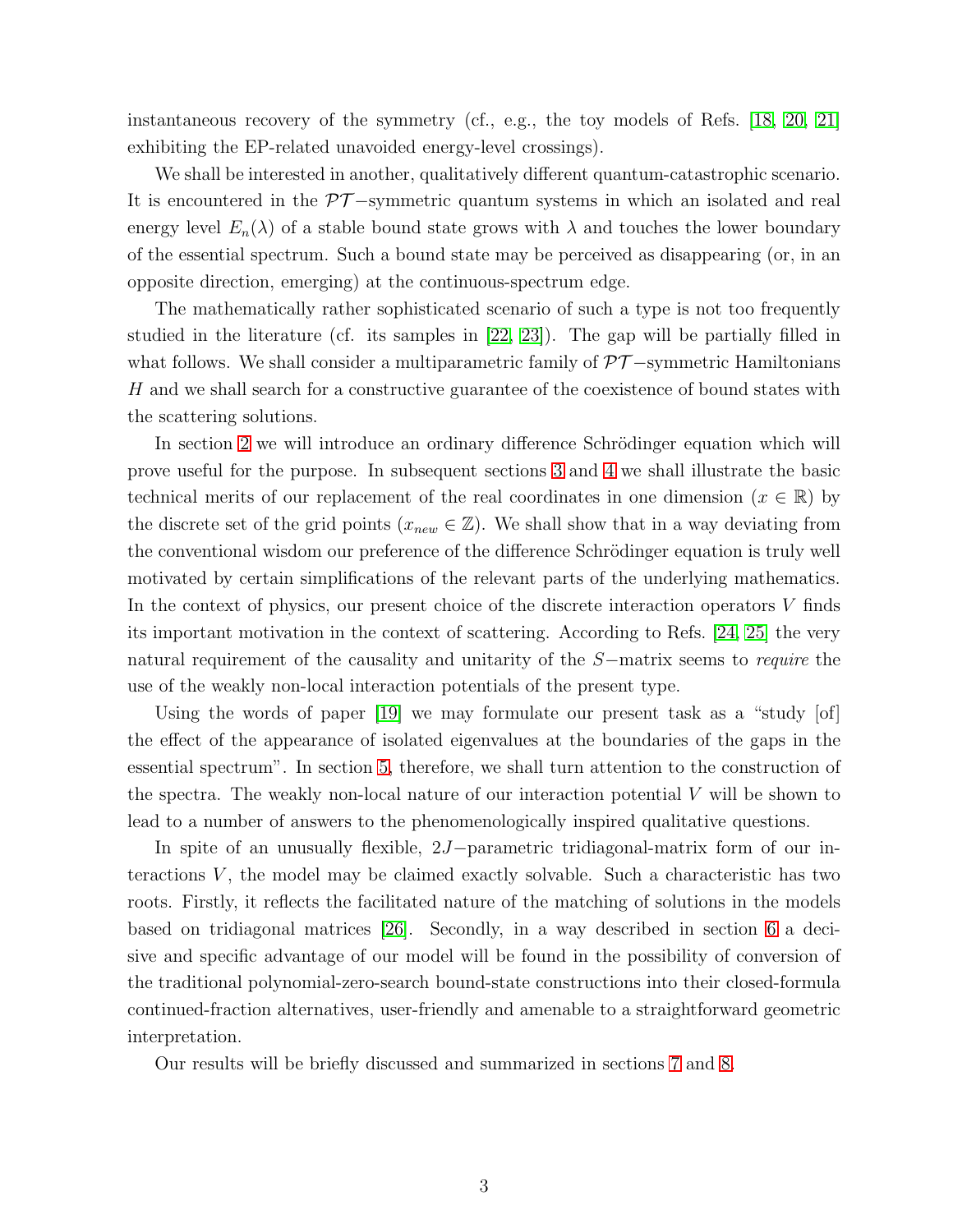## <span id="page-3-0"></span>2 The model

### 2.1 The real and discrete version of  $PT$  symmetry

The doubly infinite discrete Laplacean

<span id="page-3-1"></span>
$$
H_0 = \begin{bmatrix} \ddots & \ddots & & & \\ \ddots & 2 & -1 & & \\ & & -1 & 2 & -1 & \\ & & & -1 & 2 & -1 \\ & & & & -1 & 2 & \ddots \\ & & & & & \ddots & \ddots \end{bmatrix}
$$
 (1)

can be interpreted as a quantum Hamiltonian of a free particle moving along the discrete real line, with the usual continuous coordinate  $x \in (-\infty, \infty)$  replaced by the grid of points  $x_n = n$  with, say,  $n = \ldots, -1, 0$  to the left and  $n = 1, 2, \ldots$  to the right from the partitioning line. As long as matrix [\(1\)](#page-3-1) is real and symmetric, it may be treated as time-reversal symmetric. Formally, we write  $H_0\mathcal{T} = \mathcal{T}H_0$ . We may require that the timereversal operator  $\mathcal T$  performs the transposition (and, in general, also complex conjugation) of matrices [\[12\]](#page-25-11).

In the spirit of review [\[4\]](#page-25-3), the same Hamiltonian may be also perceived as parity-timereversal symmetric,  $H_0 \mathcal{PT} = \mathcal{PT} H_0$ . The real and symmetric matrix of parity may be chosen in the following antidiagonal matrix form

P = ˙ ˙ ˙ 1 1 1 ˙ ˙ ˙ (2)

of a square root of the unit matrix.

In the increasingly popular  $\mathcal{PT}-$ symmetric quantum mechanics [\[1,](#page-25-0) [4\]](#page-25-3), the discrete-matrix nature of the kinetic-energy operator [\(1\)](#page-3-1) and of its non-Hermitian  $\mathcal{PT}-symmetric$ perturbations

<span id="page-3-2"></span>
$$
H = H_0 + V \neq H^{\dagger}, \qquad H\mathcal{PT} = \mathcal{PT}H \tag{3}
$$

played the key role, e.g., in the conceptual studies of the scattering [\[25,](#page-26-9) [27,](#page-26-11) [28\]](#page-26-12). These considerations were facilitated by the  $\mathcal{PT}-$ symmetric toy-model choices of various special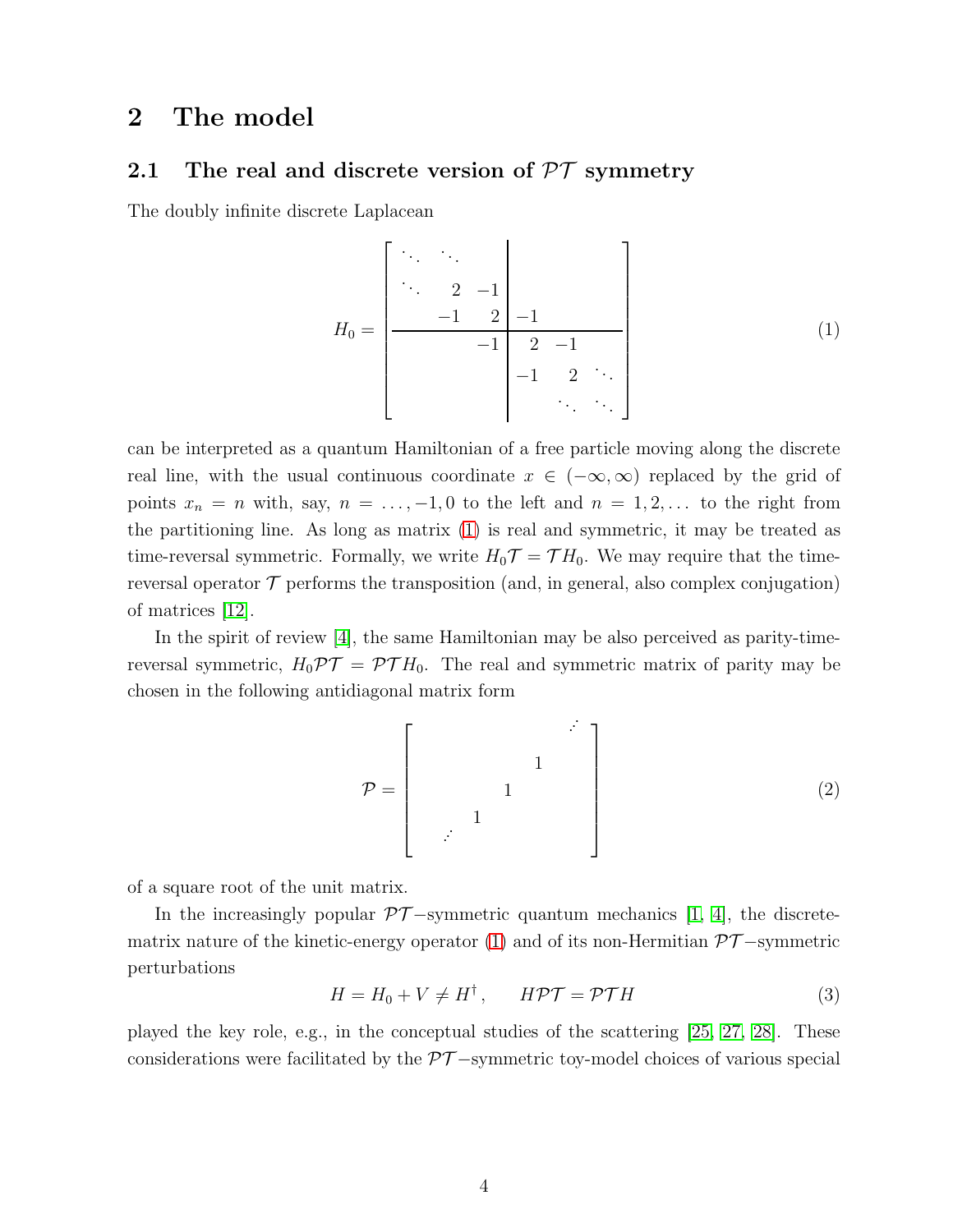cases of the general real-matrix nearest-neighbor interaction

<span id="page-4-0"></span>
$$
V = \begin{bmatrix} \ddots & \ddots & & & \\ \ddots & 0 & b & & \\ & -b' & 0 & a & & \\ & & -a' & 0 & b & \\ & & & -b' & 0 & \ddots \\ & & & & & \ddots & \ddots \end{bmatrix} . \tag{4}
$$

In the light of the tridiagonal-matrix form of the kinetic-energy component [\(1\)](#page-3-1) of Hamiltonians [\(3\)](#page-3-2) the same, slightly non-local tridiagonality of the interaction could enrich the physics without making the calculations too complicated. The readers should also consult paper [\[29\]](#page-26-13) in which we demonstrated, that, and why, the choice of the non-Hermitian tridiagonal real-matrix Hamiltonians leaves several technical aspects of the constructive model-building unexpectedly user-friendly and preferable.

In our present paper we shall study Hamiltonians  $(3) + (4)$  $(3) + (4)$ , i.e., the doubly infinite matrices

<span id="page-4-1"></span>H = . . . . . . . . . 2 −1 + b −1 − b ′ 2 −1 + a −1 − a ′ 2 −1 + b −1 − b ′ 2 . . . . . . . . . (5)

in the bound-state dynamical regime. We shall assume that the parameters form a real 2J–plet  $a, a', b, b', \ldots, z, z'$ , i.e., that the dynamics is controlled by the 2J independently variable real matrix elements of V, with the outermost  $V_{-J,-J+1} = V_{J-2,J-1} = z$  and  $V_{1-J,-J} = V_{J-1,J-2} = -z'$ , etc.

The choice of Eq. [\(5\)](#page-4-1) could be generalized to the  $J \to \infty$  limit with infinitely many free parameters (in this respect see also section [6](#page-13-0) below). Alternatively, the analogous  $PT$ -symmetric interaction Hamiltonians

H = . . . . . . . . . 2 −1 −1 2 −1 −1 2 −1 −1 2 −1 <sup>−</sup>1 2 . . . . . . . . . + . . . . . . . . . 0 b −b ′ 0 a −a ′ 0 a −a ′ 0 b −b ′ 0 . . . . . . . . .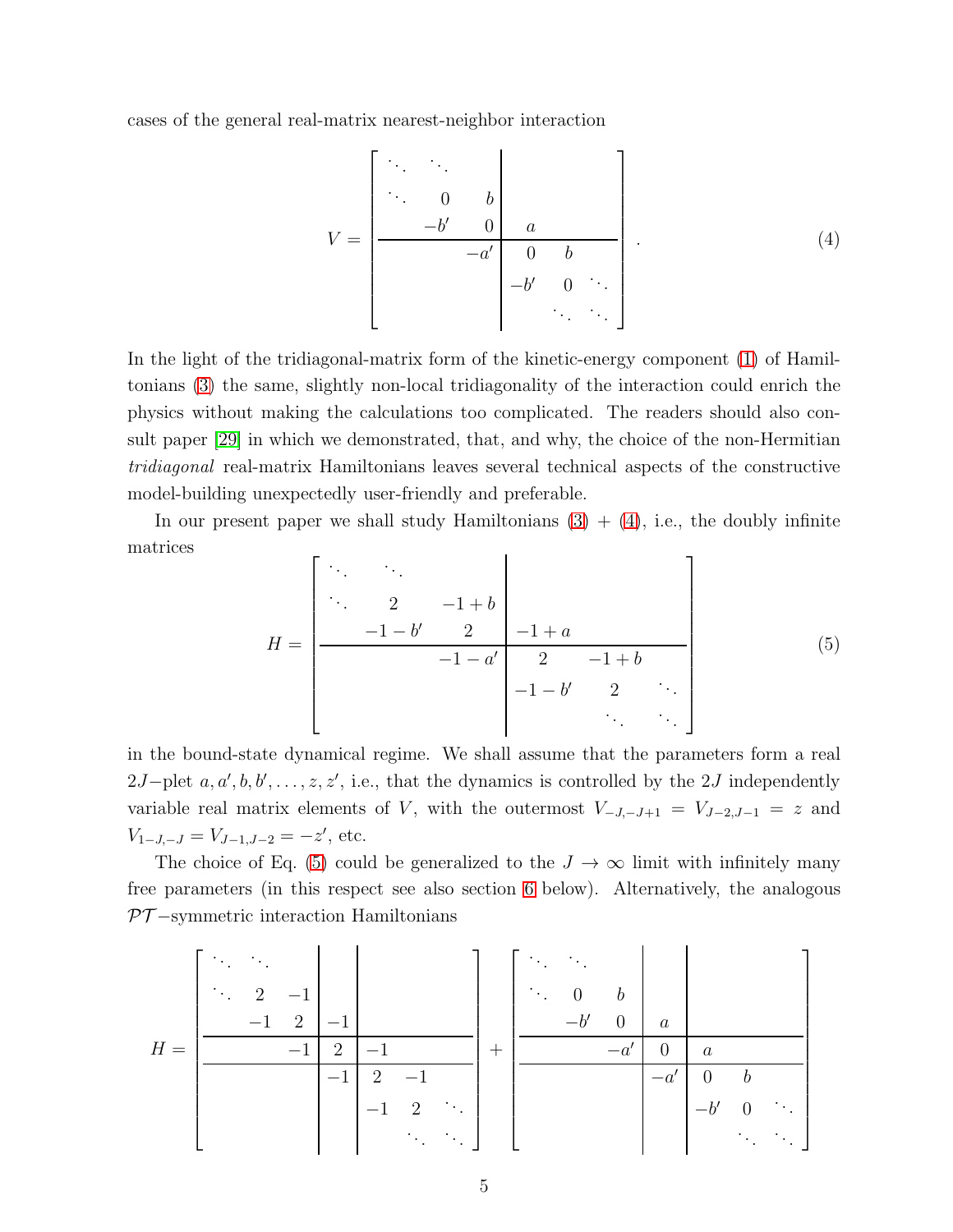of the odd dimensions after truncation and of a different partitioning could have been considered as well. For the sake of brevity, nevertheless, the latter version of the doubly infinite Hamiltonians will not be studied in our present paper.

#### 2.2 Boundary conditions

As long as  $J < \infty$  remains finite, our present Schrödinger equation

<span id="page-5-0"></span>
$$
H|\psi\rangle = E|\psi\rangle \tag{6}
$$

is a linear difference equation of the second order, with the two independent asymptotic solutions of the form

<span id="page-5-1"></span>
$$
|\psi\rangle_n = const \times \exp(n\alpha), \qquad |n| \gg J \ge 1 \tag{7}
$$

where  $\alpha \in \mathbb{C}$  is a suitable complex number related to the (in general, complex) energy by the formula  $2 - E = 2 \cosh \alpha$ . These expressions represent the formally exact solutions of Eq. [\(6\)](#page-5-0) in the whole free-motion kinematical range, i.e., for  $n \leq J$  and/or for  $n \geq J - 1$ . Suitable boundary conditions must be added.

#### 2.2.1 Scattering states

The existence of the asymptotically traveling waves is possible under condition Re  $\alpha = 0$ , i.e., for the energies which belong to the continuous part of the spectrum of our Hamiltonians, i.e., for  $E \in (0, 4)$ . In this dynamical regime a sample of the non-numerical construction of the experimentally relevant reflection and transmission coefficients may be found sampled, e.g., in Ref. [\[25\]](#page-26-9).

#### 2.2.2 Bound states

We shall exclusively pay attention to the bound state solutions of our Schrödinger Eq.  $(6)$ and, in particular, to the explicit constructive proofs of their existence. Once one requires that these solutions decrease at large  $|n| \gg J$ , we have to split the discussion according to the sign of our discrete coordinate n.

Along the negative discrete half-axis of  $n$  we only have to admit the exponentials  $(7)$ with  $\alpha = \varphi$  such that Re  $\varphi > 0$ . Having  $2 - E = 2 \cosh \varphi$  this means that whenever the bound-state energy itself becomes real, it must be negative. In other words, our model does not admit the stable, unitarily evolving bound states embedded in the continuum.

Along the positive discrete half-axis of  $n$  we can only use exponentials  $(7)$  with an opposite sign in  $\alpha = -\varphi$ . This enables us to postulate

$$
|\psi\rangle_n = \lambda \times \exp[(n+J)\varphi], \quad n \le -J
$$
\n(8)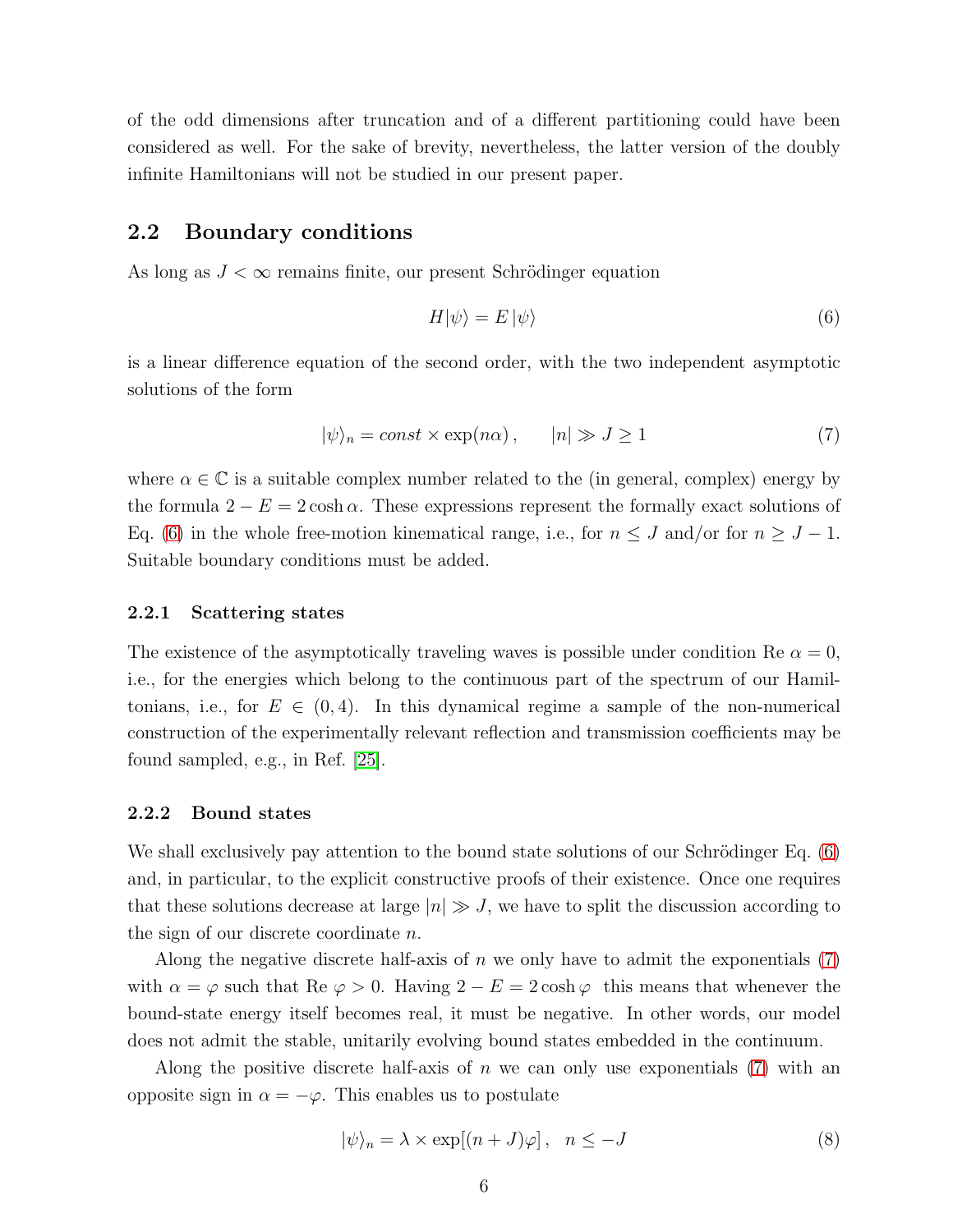and

$$
|\psi\rangle_n = \varrho \times \exp[(J - 1 - n)\varphi], \quad n \ge J - 1. \tag{9}
$$

These relations guarantee the normalizability of the bound states, with the energy-representing parameter  $\varphi$  still being complex in general, restricted only by the above-mentioned boundstate constraint of normalizability Re  $\varphi > 0$ . A matching of the asymptotics to the remaining part of our Schrödinger equation must be performed.

# <span id="page-6-0"></span>3 Bound state in two-parametric  $V$  ( $J = 1$ )

### 3.1 The matching of wave functions in the origin

About the first nontrivial  $J = 1$  Schrödinger equation

<span id="page-6-1"></span> . . . . . . . . . 2 − E −1 −1 2 − E −1 + a −1 − a ′ 2 − E −1 −1 2 − E . . . . . . . . . . . . |ψi<sup>−</sup><sup>2</sup> |ψi<sup>−</sup><sup>1</sup> |ψi<sup>0</sup> |ψi<sup>1</sup> . . . = 0 (10)

we may say that up to the respective constant multiplier the bound-state eigenvectors are already known from the asymptotic analysis,

..., 
$$
|\psi\rangle_{-2} = \lambda \exp(-\varphi)
$$
,  $|\psi\rangle_{-1} = \lambda$ ,  $|\psi\rangle_{0} = \varrho$ ,  $|\psi\rangle_{1} = \varrho \exp(-\varphi)$ , ..., (11)

This means that their matching will be mediated by the two innermost rows of system [\(10\)](#page-6-1),

$$
\left[\begin{array}{cc|c} -1 & 2\cosh\varphi & -1+a & 0 \\ \hline 0 & -1-a' & 2\cosh\varphi & -1 \end{array}\right] \left[\begin{array}{c} |\psi\rangle_{-2} \\ |\psi\rangle_{-1} \\ |\psi\rangle_{0} \\ |\psi\rangle_{1} \end{array}\right] = 0
$$

i.e.,

$$
\left[\begin{array}{cc|cc} -1 & 2\cosh\varphi & -1+a & 0 \\ \hline 0 & -1-a' & 2\cosh\varphi & -1 \end{array}\right] \left[\begin{array}{c} \lambda \exp(-\varphi) \\ \lambda \\ \hline \varrho \\ \hline \varrho \exp(-\varphi) \end{array}\right] = 0
$$

i.e.,

$$
\begin{bmatrix} \exp \varphi & -1 + a \\ -1 - a' & \exp \varphi \end{bmatrix} \begin{bmatrix} \lambda \\ \varrho \end{bmatrix} = 0.
$$

This relation has a nontrivial solution iff the determinant vanishes,

<span id="page-6-2"></span>
$$
\exp 2\,\varphi - (-1 + a)(-1 - a') = 0. \tag{12}
$$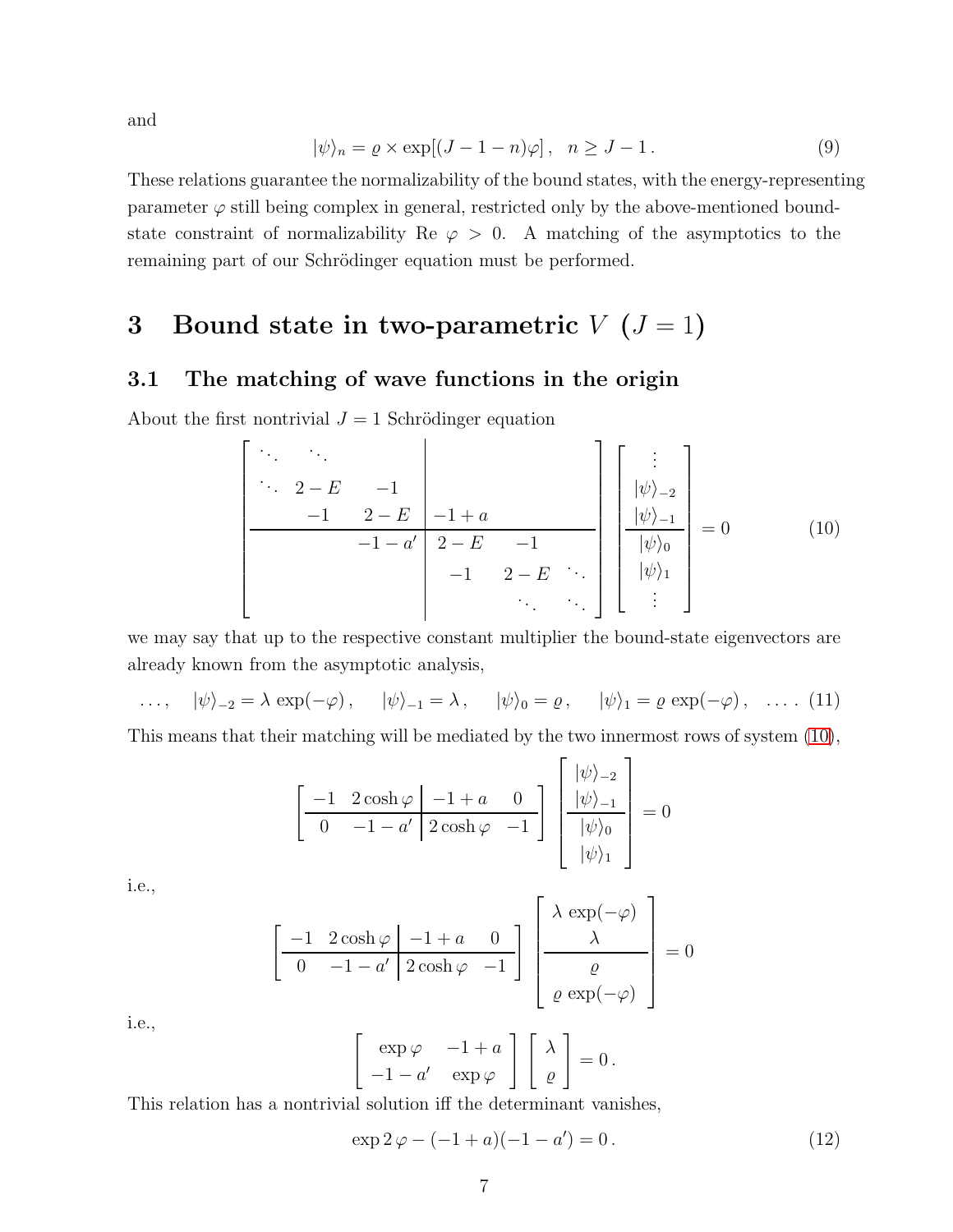#### 3.2 Bound-state-supporting parameters



<span id="page-7-0"></span>Figure 1: The thick-curve boundary of the doubly-connected domain  $\mathcal{D}(a, a')$  supporting the bound state in the  $a - a'$  plane at  $J = 1$ . The fixed-energy submanifolds are sampled by the thinner hyperbolic curves.

The analysis of solutions of the  $J = 1$  toy-model Eq. [\(12\)](#page-6-2) is entirely elementary. It implies that in the two-dimensional plane of parameters a and a' the boundary  $\partial \mathcal{D}(a, a')$  of the doubly connected domain  $\mathcal{D}(a, a')$  of the existence of a bound state will coincide with the hyperbolic curve  $a = a'/(1 + a')$  (cf. Fig. [1\)](#page-7-0). As long as the free parameters a and a' are real, we may abbreviate  $(1 - a)(1 + a') = 1 + u(a, a')$  and have the following obvious result.

#### **Lemma 1** At  $J = 1$  the bound state exists iff  $u(a, a') > 0$ .

In the  $a - a'$  plane only the two lines with  $a = 1$  or  $a' = -1$  are singular. After their exclusion the bound state is found to exist either for  $a' > -1$  and  $a < a'/(1 + a')$  (i.e., under a hyperbolic-curve maximum of a) or for  $a' < -1$  and  $a > a'/(1 + a')$  (i.e., above a hyperbolic-curve minimum of  $a$ ). In the definition of the Hamiltonian it would make sense to simplify the hyperbolic-curve geometry of the critical-parameter boundaries in the  $a-a'$ plane and to replace the  $a - a'$  plane, say, by the  $u - a'$  plane (in which the energies would not not depend on  $a'$  or by the  $a - u$  plane (in which the energies would not depend on a). We shall see below that the same type of reparametrization may be also recommended at any higher number of parameters  $2J > 2$ .

#### **Corollary 2** There are no  $J = 1$  bound states at  $a = a'$ .

The latter observation sounds elementary but it could be extended to all  $J$ , forming an important addendum to the minimally nonlocal non-Hermitian models of Ref. [\[27\]](#page-26-11) with  $a = a'$ ,  $b = b'$ , etc. These models were shown to support the scattering which may be made, not quite expectedly [\[24\]](#page-26-8), causal and unitary in an ad hoc physical Hilbert space (cf. also Refs.  $[25, 27, 30]$  $[25, 27, 30]$  $[25, 27, 30]$  in this respect).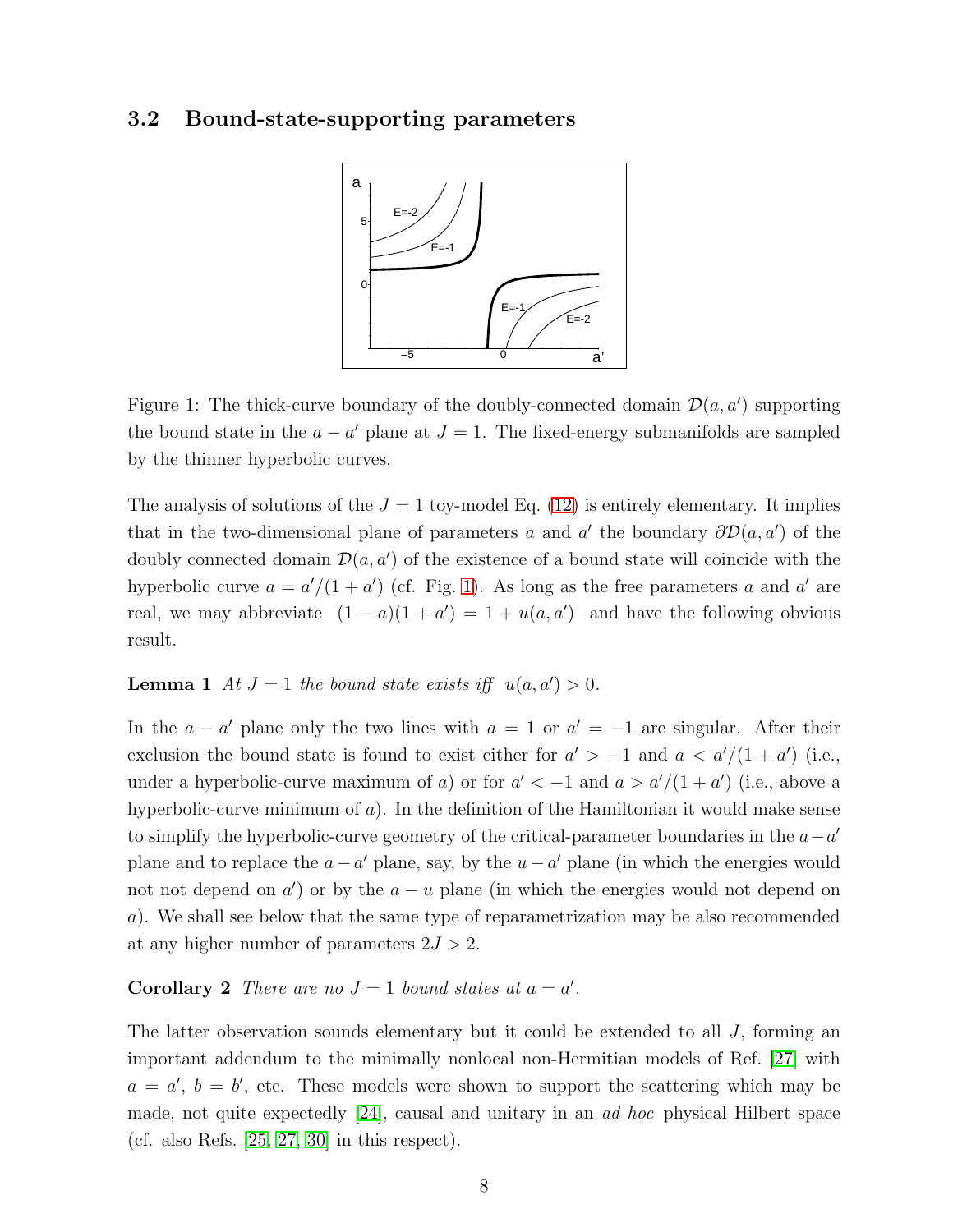## <span id="page-8-0"></span>4 Matching conditions at  $J \geq 2$

# 4.1 The four-parametric V as a methodical guide  $(J = 2)$

At  $J = 2$  the insertion of the available exact solutions

 $\ldots, \quad |\psi\rangle_{-3} = \lambda \exp(-\varphi), \quad |\psi\rangle_{-2} = \lambda, \quad |\psi\rangle_{1} = \varrho, \quad |\psi\rangle_{2} = \varrho \exp(-\varphi), \quad \ldots \quad (13)$ 

reduces the complete Schrödinger equation to the four matching conditions

$$
\begin{bmatrix}\n-1 & 2\cosh\varphi & -1 + b & 0 & 0 & 0 \\
0 & -1 - b' & 2\cosh\varphi & -1 + a & 0 & 0 \\
0 & 0 & -1 - a' & 2\cosh\varphi & -1 + b & 0 \\
0 & 0 & 0 & -1 - b' & 2\cosh\varphi & -1\n\end{bmatrix}\n\begin{bmatrix}\n\lambda \exp(-\varphi) \\
\lambda \\
|\psi\rangle_{-1} \\
|\psi\rangle_{0} \\
\varrho \\
\varrho\n\end{bmatrix} = 0
$$

alias

$$
\left[\begin{array}{c|c}\n\exp \varphi & -1 + b & 0 & 0 \\
\hline\n-1 - b' & 2 \cosh \varphi & -1 + a & 0 \\
\hline\n0 & -1 - a' & 2 \cosh \varphi & -1 + b \\
0 & 0 & -1 - b' & \exp \varphi\n\end{array}\right] \left[\begin{array}{c}\n\lambda \\
\vert \psi \rangle_{-1} \\
\hline\n\vert \psi \rangle_{0} \\
\hline\n\varphi\n\end{array}\right] = 0.
$$

Once we abbreviate

$$
(1-a)(1+a') = 1 + u, \quad (1-b)(1+b') = 1 + v
$$

and once we eliminate  $a = 1 - (1 + u)/(1 + a')$  and  $b = 1 - (1 + v)/(1 + b')$  and require that

<span id="page-8-5"></span>
$$
\exp 2\,\varphi = x^2 = t > 1\,,\tag{14}
$$

an elementary algebra leads to the amazingly compact and exactly solvable secular equation

<span id="page-8-3"></span>
$$
t^{2} - t(1 + u + 2 v) + v^{2} = 0
$$
\n(15)

alias

<span id="page-8-2"></span>
$$
(t - v)^2 = t(1 + u)
$$
\n(16)

alias

<span id="page-8-1"></span>
$$
(t - v) = \pm \sqrt{t(1 + u)}.
$$
\n(17)

<span id="page-8-4"></span>With  $1+u > 0$  and for  $v > v_{minimal} = -(1+u)/4$  we see that in Eq. [\(17\)](#page-8-1) the left-hand-side straight line *always* intersects the right-hand-side parabola at the two real values of  $t > 0$ . From Eq. [\(16\)](#page-8-2) we may deduce, equivalently, that the right-hand-side straight line *always* intersects the left-hand-side parabola at the same two real values of  $t > 0$ . Naturally, only the roots with the property  $t > 1$  correspond to the physical bound states.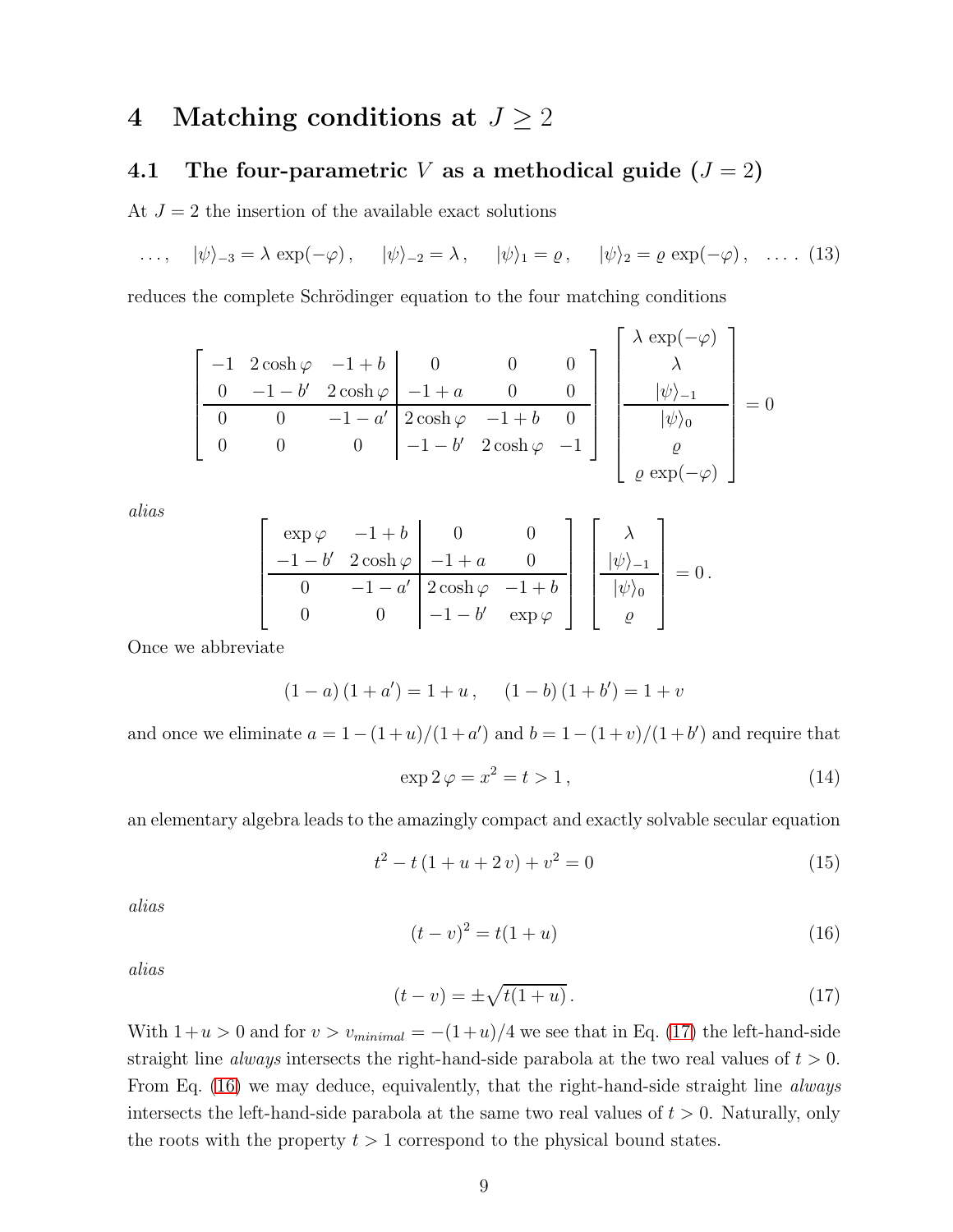

<span id="page-9-0"></span>Figure 2: The thick-curve boundary of the domain supporting the  $J = 2$  ground state in the  $u - v$  plane. The energies become complex for  $u < -1 - 4v$ , i.e., to the left from the line "A". This is the domain's boundary at  $v < -1$ . The parabola of  $u = (v - 1)^2 - 1$ (curve "B") forms the boundary for  $v \in (-1, 1)$  while the line "C" with  $u = 1-2v$  is never the boundary because at the larger  $v > 1$  the role of the boundary is played by the second energy-reality restriction  $u > -1$ , i.e., by the horizontal line "D".

**Lemma 3** At  $J = 2$  the ground state exists in the upper part of the  $u - v$  plane, viz., in the domain of  $u > u_{min}(v)$  bounded, from below, by the thick curve  $u_{min}(v)$  of Fig. [2.](#page-9-0)

Proof. The larger root

$$
t_{+} = \frac{1}{2} \left[ 1 + u + 2v + \sqrt{(1 + u + 4v)(1 + u)} \right]
$$

of the quadratic algebraic Eq. [\(15\)](#page-8-3) remains real to the right from the line "A" of Fig. [2](#page-9-0) (which is decisive for  $v < -1$ ) and above the line "D" (which is decisive for  $v > 1$ ). The parabolic segment of the boundary represents the restriction  $t_+ > 1$ .

 $\Box$ 

<span id="page-9-1"></span>**Lemma 4** The  $J = 2$  model can also support the first excited state. The two-dimensional parametric subdomain of its existence is doubly connected. As a subdomain of the domain of Lemma [3](#page-8-4) it shares its lower bound but lies below the parabolic curve "B" of Fig. [2.](#page-9-0)

Proof. The smaller root

$$
t_{+} = \frac{1}{2} \left[ 1 + u + 2v - \sqrt{(1 + u + 4v)(1 + u)} \right]
$$

can only become bigger than one when its square-root part is sufficiently small. The opposite side of the parabolic boundary becomes allowed, therefore.

 $\Box$ 

The first excited state can only exist at  $v \notin (-1, 1)$ ; either for  $u \in (-1, u_{max}^{(+)}(v))$  at positive  $v > 1$ , or for positive  $u > 3$  in an interval of  $u \in (u_{min}^{(-)}(v), u_{max}^{(-)}(v))$  at negative  $v < -1$ . These observations may be checked in Fig. [2.](#page-9-0)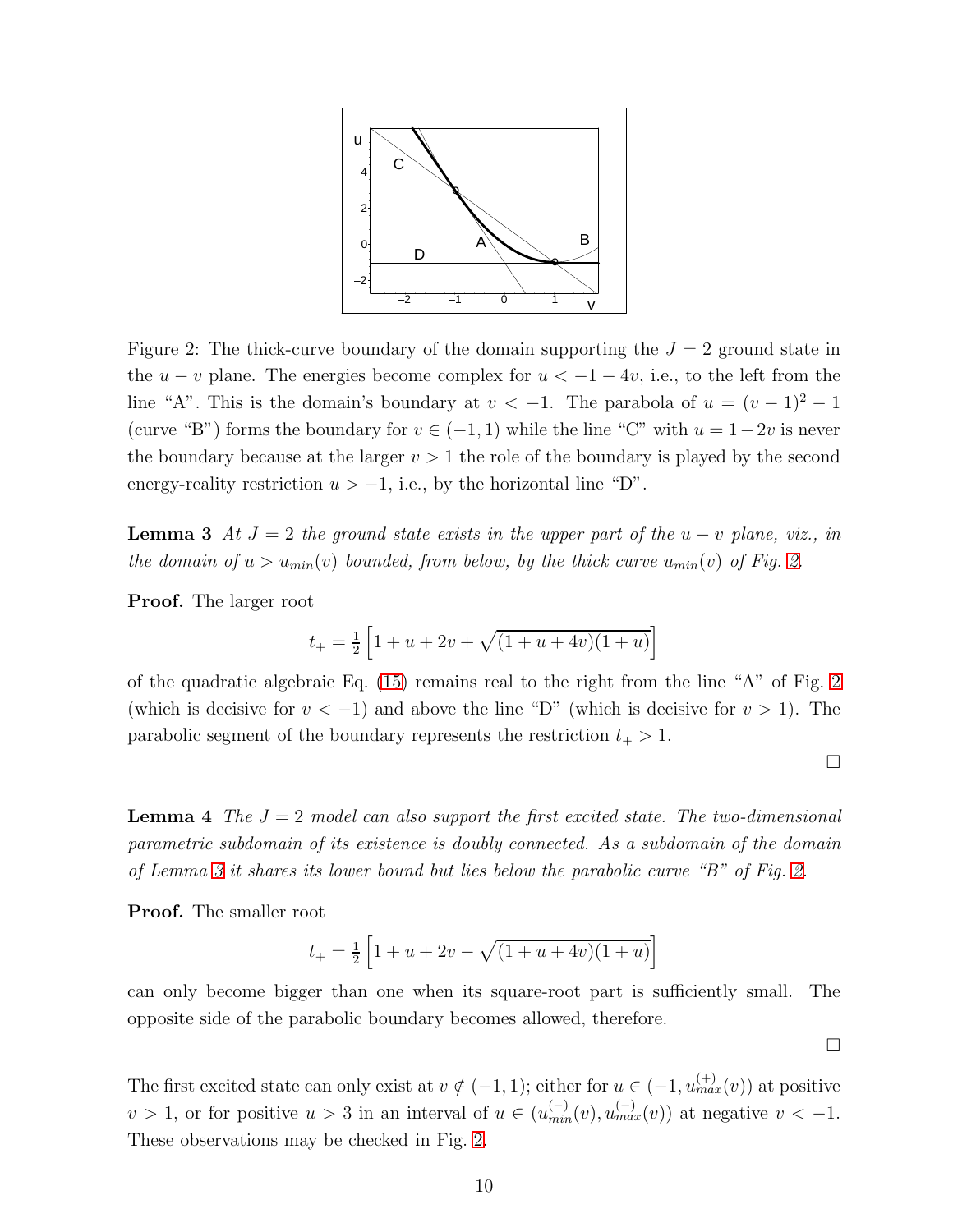### 4.2 General effective secular determinants (any  $J \ge 2$ )

The general  $J \geq 2$  matching condition has the 2J-dimensional matrix form

<span id="page-10-1"></span> $\sqrt{ }$   $\exp \varphi \quad -1+z \quad 0 \quad \dots \quad 0$  $-1-z'$  2 cosh  $\varphi$   $-1+y$   $\cdots$  :  $\begin{array}{ccc} 0 & \cdots & \cdots & 0 \end{array}$  $\therefore$  −1 − a' 2 cosh  $\varphi$  −1 + b  $\therefore$  :  $\begin{array}{ccc} 0 & \cdots & \cdots & 0 \end{array}$ :  $-1 - y'$  2 cosh  $\varphi$  −1 + z 0 ...  $0 -1 - z' \exp \varphi$ ׀  $\sqrt{ }$  λ  $|\psi\rangle_{-J+1}$ . . .  $|\psi\rangle_{-1}$  $|\psi\rangle_0$ . . .  $|\psi\rangle_{J-2}$  $\varrho$ 1  $= 0$ . (18)

This equation is, in effect, the Feshbach's [\[31\]](#page-26-15) model-space reduction of our initial doubly infinite Schrödinger equation. In general, the energy-dependence of the Feshbach's effective Hamiltonian would be complicated. In order to be able to proceed, one has to return to the further few nontrivial algebraic-manipulation experiments with the model.

## <span id="page-10-0"></span>5 The six-parametric solutions  $(J = 3)$

One may expect that the evaluation of the secular determinant of Eq. [\(18\)](#page-10-1) and the search for its bound-state-energy zeros might proceed along the same lines as in the previous example with  $J = 2$ , in principle at least. In practice, the prospect of the non-numerical solution of Eq. [\(18\)](#page-10-1) seems less encouraging. Even the very evaluation of the secular determinant of Eq. [\(18\)](#page-10-1) would be hardly feasible without a standard symbolic manipulation software.

#### 5.1 The change of variables

At the first sight, even the use of a computer algebra does not seem too promising. A preliminary naive test may be performed to show that the length of the typical results (say, of a formula for the secular determinant at any  $J \geq 3$ ) already requires too many printed pages for being of any use. One must return again to the heuristic experiments, still at the not too large integers J.

The construction of the two-dimensional domains of the physical parameters and of their boundaries (cf. Fig. [2\)](#page-9-0) as well as the proofs of Lemmas [3](#page-8-4) and [4](#page-9-1) at  $J = 2$  were too elementary. They relied heavily upon the availability of the explicit formulae for the bound-state energies. Such a naive approach fails to work even at the next choice of  $J = 3$ . As expected, the evaluation of the  $J = 3$  secular determinant of Eq. [\(18\)](#page-10-1) (containing seven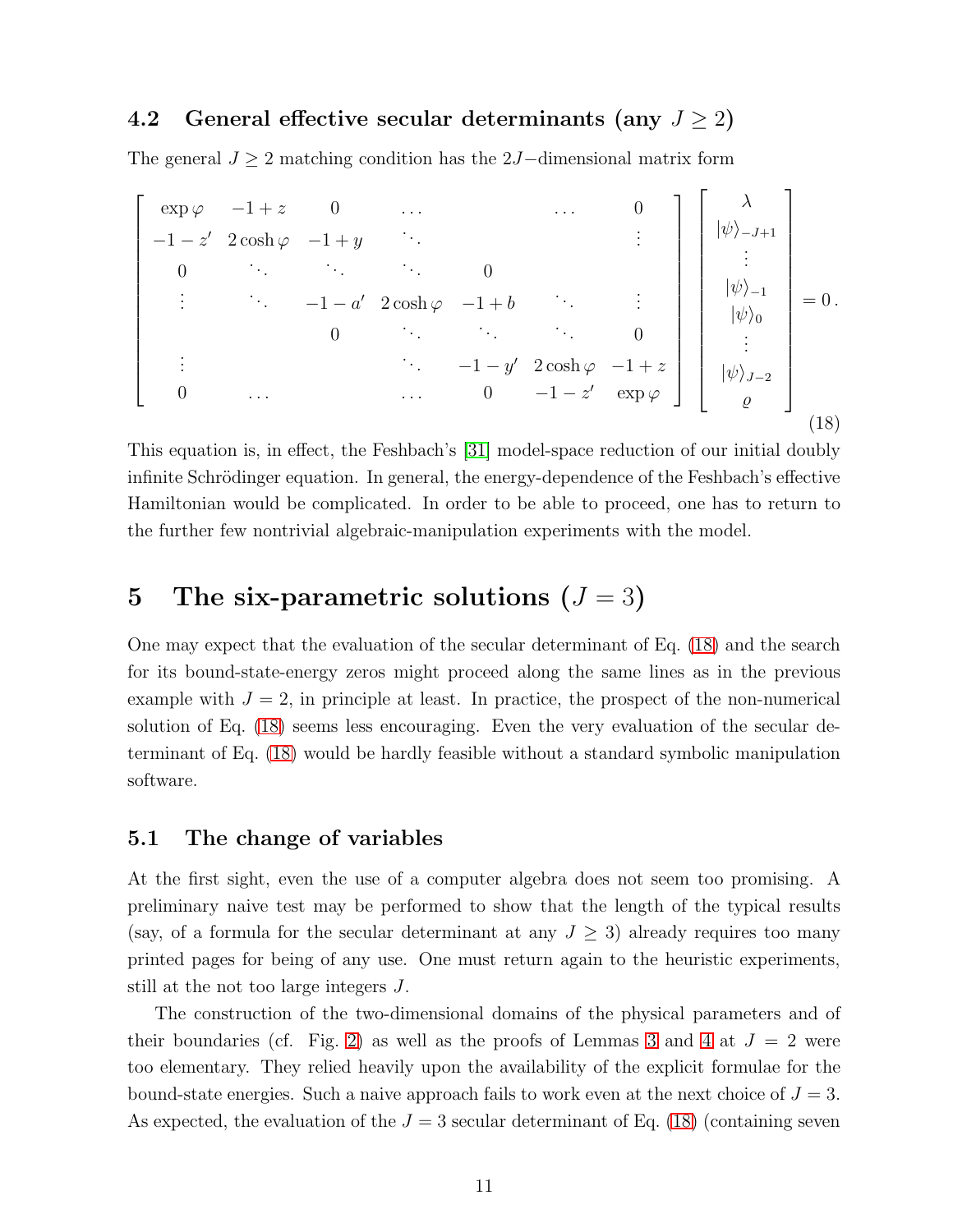variables) was already hardly feasible by pen and pencil. Even the symbolic-manipulation software did not help too much. We had to conclude that the use of the computer merely transfers the difficulty from the feasibility of the evaluation to the readability of the formula. The "exact" secular polynomial seemed too long for offering any insight. We imagined that before any transition to the higher  $J \geq 3$  the naive approach to the construction of the bound states via matching [\(18\)](#page-10-1) had to be thoroughly reanalyzed and amended.

At  $J = 3$  the first success in our methodical experiments came with the  $(J = 2)$ −inspired tentative change of parametrization

<span id="page-11-0"></span>
$$
(1-a)(1+a') = 1+u, \quad (1-b)(1+b') = 1+v \quad (1-c)(1+c') = 1+w \quad (19)
$$

followed by the elimination

$$
a = 1 - (1 + u)/(1 + a')
$$
,  $b = 1 - (1 + v)/(1 + b')$ ,  $c = 1 - (1 + w)/(1 + c')$ .

The trick worked and shortened the formulae (say, for the secular determinants) back to a tractable size. This encouraged us to prolong the series of reparametrizations [\(19\)](#page-11-0),

$$
(1-d)(1+d') = 1+y, (1-e)(1+e') = 1+z, (1-f)(1+f') = 1+m, (1-g)(1+g') = 1+n
$$

etc (where, as the famous Littlewood's joke says, "e need not be equal to 2.718. . . ").

#### 5.2 The emergence of the ground state from continuum

At  $J = 3$  the Feshbach's effective secular determinant remained almost polynomial not only in the energy variable  $x = \exp \varphi > 1$  but also in its square  $t = \exp 2\varphi > 1$ . The determinant appeared to be a sum of a polynomial and of a single, utterly elementary inverse-power term  $w^2/t$ . As long as  $t > 1$ , the latter term may be considered nonsingular. After a pre-multiplication by  $t$  the secular equation acquires the quartic polynomial form

<span id="page-11-1"></span>
$$
t4 - (1 + u + 2 v + 2 w) t3 + (2 u w + (v + w)2) t2 + (w2(1 – u) + 2 v w) t + w2 = 0. (20)
$$

A surprise emerged when we checked the behavior of this equation near the origin of the three-dimensional space of the new, reduced parameters  $u, v$  and  $w$ .

**Lemma 5** For the sufficiently small,  $\mathcal{O}(\lambda)$  parameters u, v and w there exists a unique non-small,  $\mathcal{O}(1)$  energy root

$$
t_0 = 1 + u + 2v + 2w + \mathcal{O}(\lambda^2).
$$
 (21)

This means that inside the half-space with  $u + 2v + 2w > 0$  (i.e., in particular, in the positive-parameter quadrant with  $u > 0$ ,  $v > 0$  and  $w > 0$ ) there exists a physical bound state which emerges from the continuum, with  $E_0 = -(u + 2v + 2w)^2 + \mathcal{O}(\lambda^3)$ .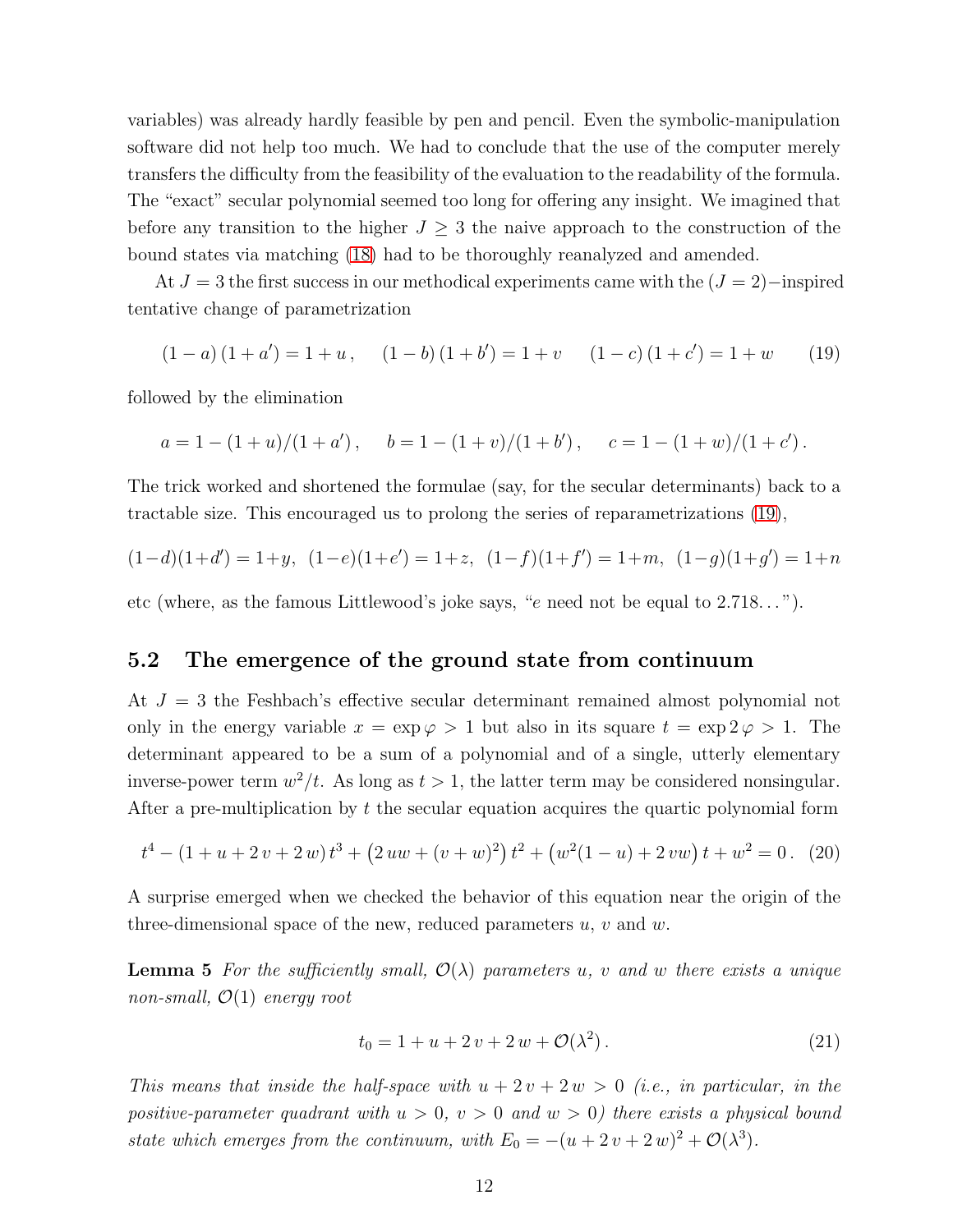**Proof.** Up to quadratically small corrections Eq. [\(20\)](#page-11-1) reads  $t^4 = (1 + u + 2v + 2w)t^3$ . This implies that as many as three of the roots remain small (i.e., unphysical, much smaller than one). Thus, we get  $\varphi_0 = u + 2v + 2w + \mathcal{O}(\lambda^2)$ ).  $\qquad \qquad \Box$ 

In the light of our numerous symbolic-manipulation experiments the same conclusion seems to remain valid at any number J of the "reduced" parameters  $u, v, \ldots$ .

Conjecture 6 At any integer J there exists a physical bound state which emerges from the continuum in the positive-parameter vicinity of the origin  $u = 0, v = 0, \ldots$ .



<span id="page-12-1"></span>Figure 3: Graphical proof, via Eq. [\(24\)](#page-12-0), of the existence of the two excites states at  $J=3$ ,  $u = 17, v = 6$  and  $w = 5$ .

#### 5.3 The emergence of the excited states from continuum

The choice of  $J = 3$  leads to the quartic-polynomial secular Eq. [\(20\)](#page-11-1). Apparently, this is the ultimate special case of our Hamiltonian [\(5\)](#page-4-1) from which one could extract the set of the energy roots as functions of the couplings in closed form, in principle at least. Naturally, it is necessary to add that the concrete form of the available exact formulae for  $E_n(u, v, w)$ is very complicated and makes them practically useless. Fortunately, our "last exactly solvable" secular Eq. [\(20\)](#page-11-1) has a special form which may be pre-factorized,

$$
t^{2}(t-v-w)^{2} - t(1+u)(t-w)^{2} - 2wt(t-v-w) + w^{2} = 0, \t J = 3 \t (22)
$$

and, in the next step,

$$
[t(t - v - w) - w]^2 = t(1 + u)(t - w)^2, \qquad J = 3.
$$
 (23)

This enables us to replace it by its simpler, square-rooted equivalent version

<span id="page-12-0"></span>
$$
[t(t - v - w) - w] = \pm (t - w) \sqrt{t(1 + u)}.
$$
\n(24)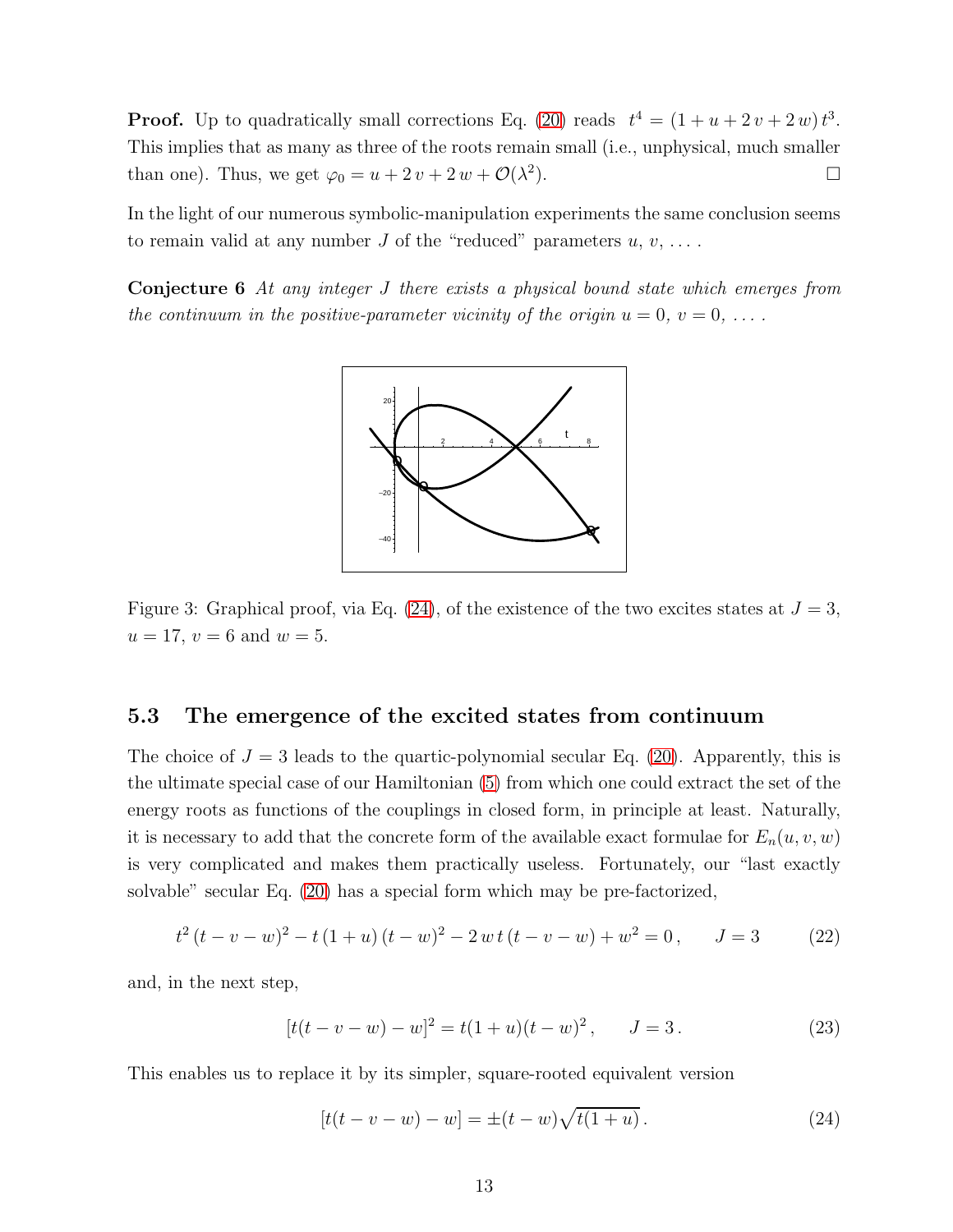Such an equation is already much more transparent: its right-hand-side may be visualized as a loop while the left-hand side is a parabola. Thus, a graphical solution of this version of secular equation becomes elementary. It may be found sampled in Fig. [3](#page-12-1) which represents, at the preselected triplet of parameters, a graphical proof of the existence of the first two excited bound states with negative energies, i.e., below the continuum.

In the picture the left-hand-side parabola intersects the right-hand-side loop at the three small circles (the fourth, rightmost, ground-state intersection is out of the range of the picture). The thinner vertical line marks the left boundary of the interval of admissible  $t \in (1,\infty)$ . Thus, the leftmost intersection is spurious, not representing a bound state. It would yield a purely imaginary  $\varphi$  and an unphysical wave function solution, incompatible with the physical Dirichlet's asymptotic boundary conditions.

# <span id="page-13-0"></span>6 Multiparametric solutions  $(J \geq 3)$

#### 6.1 Sturmians as exact solutions

The inspection of formulae [\(17\)](#page-8-1) (where  $J = 2$ ) and [\(24\)](#page-12-0) (where  $J = 3$ ) inspired us to make use of the following ansatz,

<span id="page-13-1"></span>
$$
\sqrt{(1+u)t} = \pm f_J(t, v, w, \ldots), \qquad J = 2, 3, \ldots.
$$
 (25)

The hypothesis was based on the first three already available formulae,

$$
f_1(t) = t
$$
,  $f_2(t, v) = t - v$ ,  $f_3(t, v, w) = \frac{t^2 - (v + w)t - w}{t - w}$ . (26)

The structure of these formulae can be extrapolated to all of the higher values of J. We verified that the right-hand-side functions have the form of the ratio of two polynomials,

<span id="page-13-2"></span>
$$
f_J(t, v, w, \ldots) = \frac{t^{J-1} - c_1 t^{J-2} + \ldots}{t^{J-2} - d_1 t^{J-3} + \ldots}.
$$
\n(27)

This observation led us to the conclusion that

- it makes sense to keep using ansatz  $(25) + (27)$  $(25) + (27)$  and to treat the formula as the basic form of the solution of our present bound-state problem.
- it makes sense to abandon the traditional recipe in which the energies are sought as functions of the couplings. It seems optimal to replace this strategy by the formally equivalent but technically simpler approach in which the given-energy bound states are called "Sturmians" [\[32\]](#page-27-0).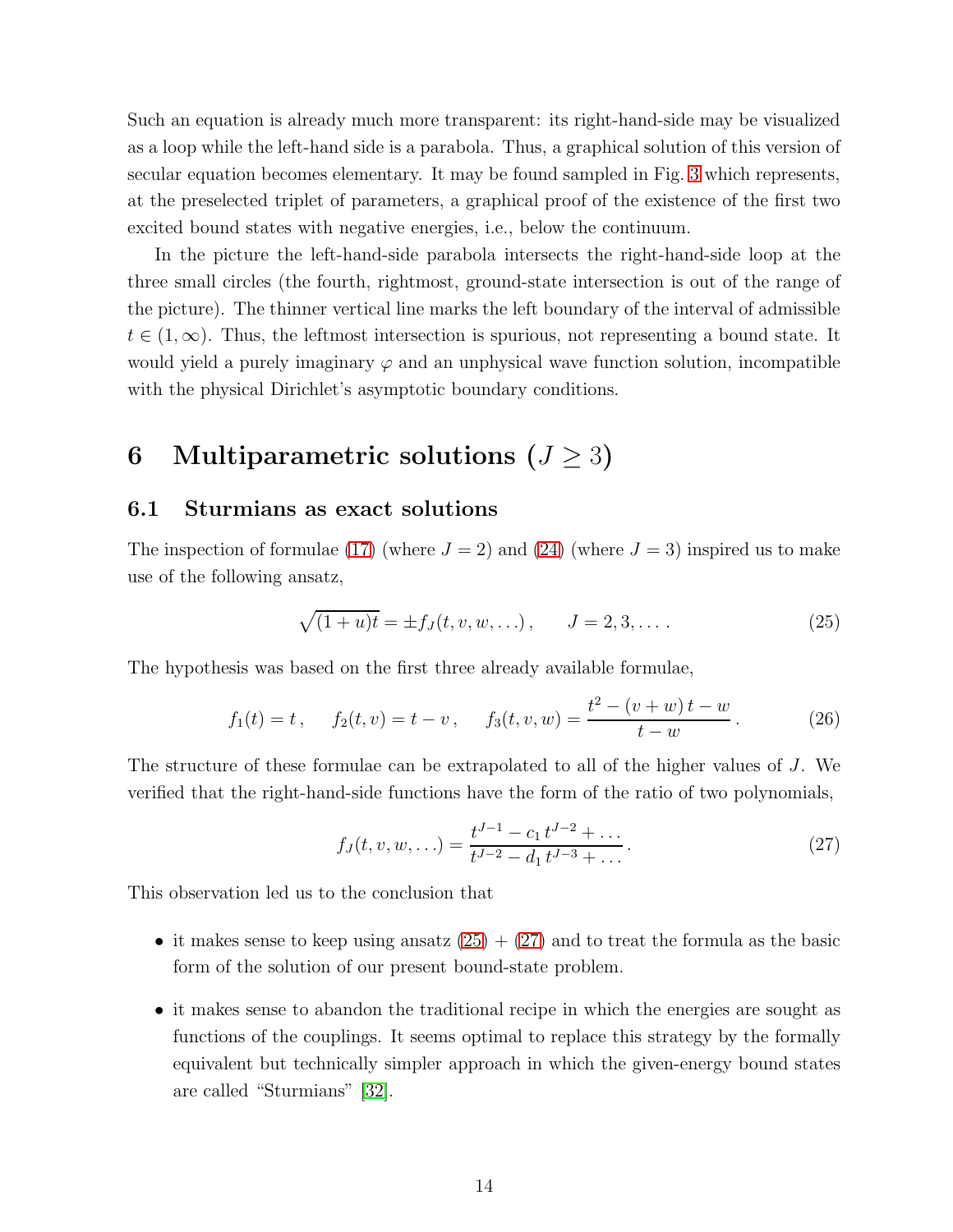Once we decided to select the innermost coupling  $u_n$  as a quantity to be sought for, we may treat it as a function  $u_n(t, v, w, ...)$  of the remaining couplings and of the freely variable energy parameter  $t \in (1,\infty)$ . The resulting implicit-function picture of the quantum system will have the advantage of circumventing the complicated search for the energy roots  $t_n$ . In other words, the hypothesis of the Sturmian bound-state solvability provides an explicit definition of the bound states at all J.

One of the main practical consequences of such an innovated approach may be seen in the reduction of the solution of the matching condition [\(25\)](#page-13-1) to the search for intersections between the right-had-side curve  $f_J(t, v, w, ...)$  with the left-hand-side parabola  $\pm\sqrt{(1+u)t}$ . In this presentation the width of the parabola is exclusively controlled by the innermost coupling  $u > -1$  while the factorized rational function

$$
f_J(t, v, w, \ldots) = \frac{\prod_{k=1}^{J-1} (t - \beta_k)}{\prod_{m=1}^{J-2} (t - \gamma_m)}
$$
(28)

has the growing asympototes  $f_J(t, v, w, ...) = t + \mathcal{O}(1)$  and (in general, complex) poles at the values of  $t = \gamma_m$  with  $m = 1, 2, \ldots, J - 2$ .

In the most elementary scenario all of the latter positions of the singularities  $\gamma_m$  and zeros  $\beta_k$  may be assumed real. The global shape of the function  $f_J(t, \ldots)$  will be then determined by the distribution of the  $J-1$  zeros of the numerator among the  $J-1$ intervals  $(-\infty, \gamma_1), (\gamma_1, \gamma_2), \ldots, (\gamma_{J-2}, \infty)$ .

The menu of the possible intersection patterns with the  $u$ -dependent parabola may be then illustrated at  $J = 3$ , with just two intervals  $(-\infty, \gamma_1)$  (= "left", L) and  $(\gamma_1, \infty)$  $($ ="right", R). Then, with both of the zeros of the numerator in L, we will receive a hyperbolic curve of  $f_3(t)$  composed of its  $\bigcap$  -shaped branch to the left and of its  $\bigcup$  -shaped branch to the right. Next, for both of the zeros of the numerator in  $R$ , the shape of the v– and w−dependent hyperbola  $f_3(t)$  (and, hence, also the discussion of its possible real intersections with the  $u$ −dependent parabola) will remain qualitatively the same.

A different intersection pattern will only be encountered in the third possible case with  $\beta_1 \in L$  and  $\beta_2 \in R$ . In this case the hyperbolic curve  $f_3(t)$  with its two asymptotes  $f_3(t) \sim t$  and  $f_3(t) \sim -1/(t - \gamma_1)$  will represent a map of either L or R on the whole real axis so that one will always have to deal with the four real intersections. Thus, the classification of the whole bound-state spectrum will be restricted to the identification of the "physical" intersections such that  $t > 1$  (cf. Eq. [\(14\)](#page-8-5)).

At the larger counts of parameters  $J > 3$  the discussion will remain qualitatively the same. In every interval of  $t \in (\gamma_m, \gamma_{m+1})$  one merely has to distinguish between the occurrence of the *odd* number of the zeros  $\beta_k$  (leading to the asymptotically  $\bigcap$  -shaped or  $\bigcup$  –shaped forms of  $f_J(t)$  and the occurrence of the even number of the zeros  $\beta_k$  leading to the map of the interval on the whole real axis, i.e., to the guarantee of the existence of at least two real intersections with the u−dependent parabola in the interval.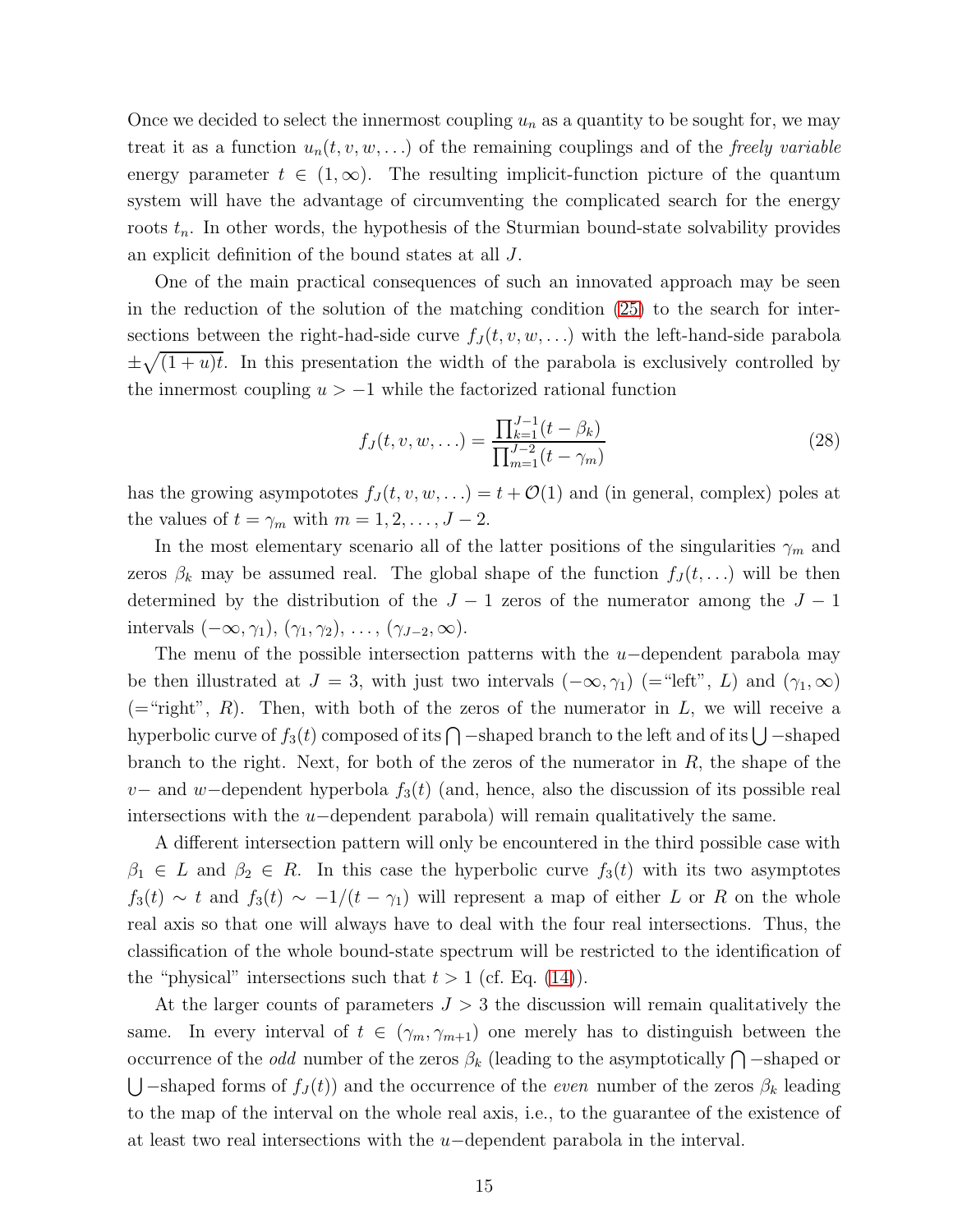#### 6.2 Partial fraction expansions

The main encouragement of our present study of multiparametric interactions [\(4\)](#page-4-0) originated from the  $J = 3$  formula [\(24\)](#page-12-0) which became amazingly elementary in its partialfraction-expanded version

$$
f_3(t, v, w) = t - v - \frac{(1 + v)w}{t - w}.
$$
\n(29)

One of the immediate consequences of this expansion is the simplified classification of the shapes of  $f_3(t, v, w)$ . This function has the form of the  $\bigcap + \bigcup$ -shaped hyperbola iff  $(1+v)w < 0$ . *Vice versa*, the  $/ + /$ -shaped two-growing-curves hyperbola (i.e., a guarantee of the existence of the four intersections with the  $u$ -dependent parabola) takes place at  $(1 + v)w > 0$  (naturally, the spike disappears at  $(1 + v)w = 0$ ).

The latter observations combine the algebraic reduction of formulae with an enhancement of an intuitive insight and graphical classifications of the curve-intersections and of the related alternative dynamical scenarios. This is a decisive final simplification of the discussion which could be also achieved at the higher parameter counts  $J > 3$ . The test has been performed in the eight-parametric model. Using the computer-assisted symbolic manipulations we revealed that near  $t = 0$  the secular determinant exhibits the singularity  $y^2/t^2+\mathcal{O}(t^{-1})$  (let us remind the readers that  $y=(1-d)(1+d')-1$ ). After its subsequent pre-multiplication by  $t^2$  it is replaced by its regular version

$$
t^{6} + (-1 - 2 w - 2 y - u - 2 v) t^{5} + (2 w y + 4 v y + 2 u w + v^{2} + 2 u y + w^{2} + 2 v w + y^{2}) t^{4} +
$$
  
+ 
$$
(-y^{2} u + y^{2} - 2 w v y - w^{2} u - 2 w u y + 2 u y + 2 w y - 2 y^{2} v - 2 v^{2} y + 2 v y + 2 v w + w^{2}) t^{3} +
$$
  
+ 
$$
(2 w y + y^{2} + y^{2} v^{2} - 2 w v y - 2 w u y - 2 y^{2} u + w^{2} + 2 v y - 2 y^{2} v) t^{2} +
$$
  
+ 
$$
(-2 y^{2} v + 2 w y - y^{2} u + y^{2}) t + y^{2} = 0.
$$

The factorization of this long equation for the  $u$ −coupling Sturmians is again found by the computer and leads to the final result of the form [\(25\)](#page-13-1),

<span id="page-15-0"></span>
$$
\left(-y - ty + tyv - t^2y - t^2v + t^3 - tw - t^2w\right) = \pm\left(t^2 - (w+y)t - y\right)\sqrt{t(1+u)}.
$$
 (30)

This is to be re-read as the definition of  $f_4(t, v, w, y)$  in formula [\(25\)](#page-13-1), i.e., as the definition of the Sturmian bound-state coupling  $u_n = u_n(t, v, w, y)$ , i.e., as our ultimate closed-form description of the bound states.

#### 6.3 Continued fractions

The evaluation of the partial-fraction expansion of  $f_4(t, v, w, y)$  was only rendered possible by the use of computer software but the computer provided the fairly elementary formula rather quickly,

$$
f_4(t, v, w, y) = t - v - \frac{y + tw + yv + tvw}{t^2 + (-y - w)t - y}
$$

.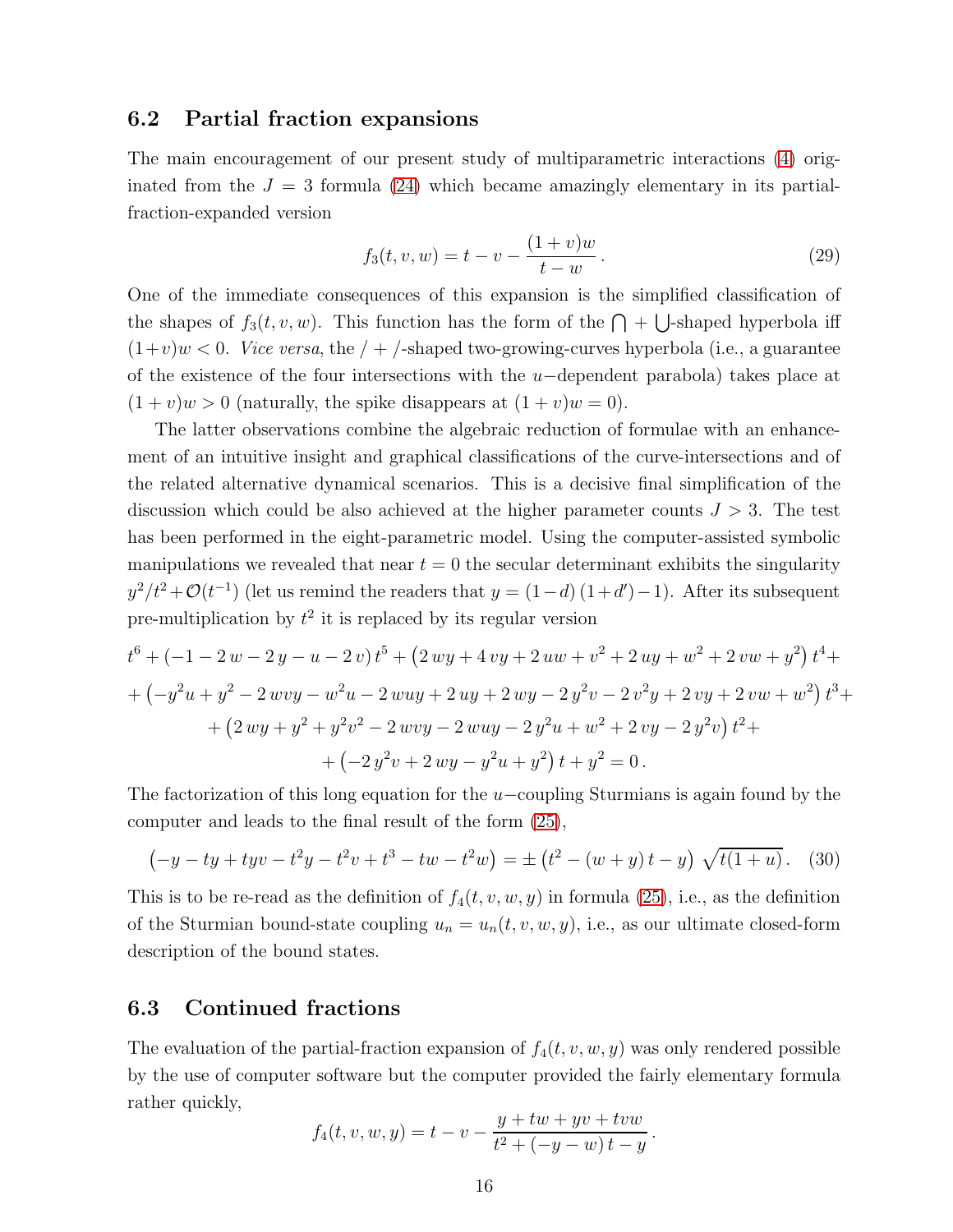We noticed that it seems quite natural to apply the same partial-fraction expansion algorithm to the denominator. This led to the truly elementary finite-continued-fraction formula

$$
f_4(t, v, w, y) = t - A_0 - \frac{B_1}{t - A_1 - \frac{\widetilde{B_2}}{t - \widetilde{A_2}}},
$$

where  $A_0 = A_0(v) = v$  was already determined at  $J = 2$ , where  $B_1 = B_1(v, w) = (1 + v)w$ was already determined at  $J = 3$  and where the determination of  $A_1 = A_1(w, y)$  $w + y + y/w$  was new. The last two coefficient functions  $B_2 = -(1 + w)y^2/w^2$  and  $A_2 = -y/w$  are marked by the tildas. The reason is that the determination of these functions can only be completed on a higher level of calculations using  $J = 5$  and  $J = 6$ . The ultimate, untilded formulae for

<span id="page-16-0"></span>
$$
B_2 = B_2(w, y, z) = (1 + w)(y^2 - (1 + y)wz)/w^2
$$
\n(31)

.

and

<span id="page-16-1"></span>
$$
A_2 = A_2(w, y, z, m) = -\frac{y}{w} + z + \frac{yz - (1 + y)(1 + z)wm}{y^2 - wz(1 + y)}
$$
(32)

have been evaluated using models with  $J = 5$  and  $J = 6$ , therefore.

In a compatibility check one may consider the limit  $y \to 0$  in the new  $J = 4$  continued fraction confirming the expected degeneracy to its  $J = 3$  predecessor. Similarly, the limit  $z \to 0$  returns the coefficient  $B_2$  to its incomplete, reduced, tilded  $J = 4$  version.

By induction one arrives at the general continued fraction formula

$$
f_J(t, v, w, \ldots) = t - A_0 - \cfrac{B_1}{t - A_1 - \cfrac{B_2}{t - A_2 - \cfrac{B_2}{t - A_3 - \ddots}}}
$$

which is valid at all  $J$ . Whenever the integer  $J$  remains finite, this continued fraction will terminate via the appearance of a tilded, vanishing value of the coefficient  $\widetilde{B_{J-1}} = 0$ . In the opposite direction, the complete, untilded definition of the coefficients  $B_k$  and  $A_k$  will, in general, result from the routine evaluation and analysis of the secular determinants at  $J = 2k + 1$  and  $J = 2k + 2$ , respectively.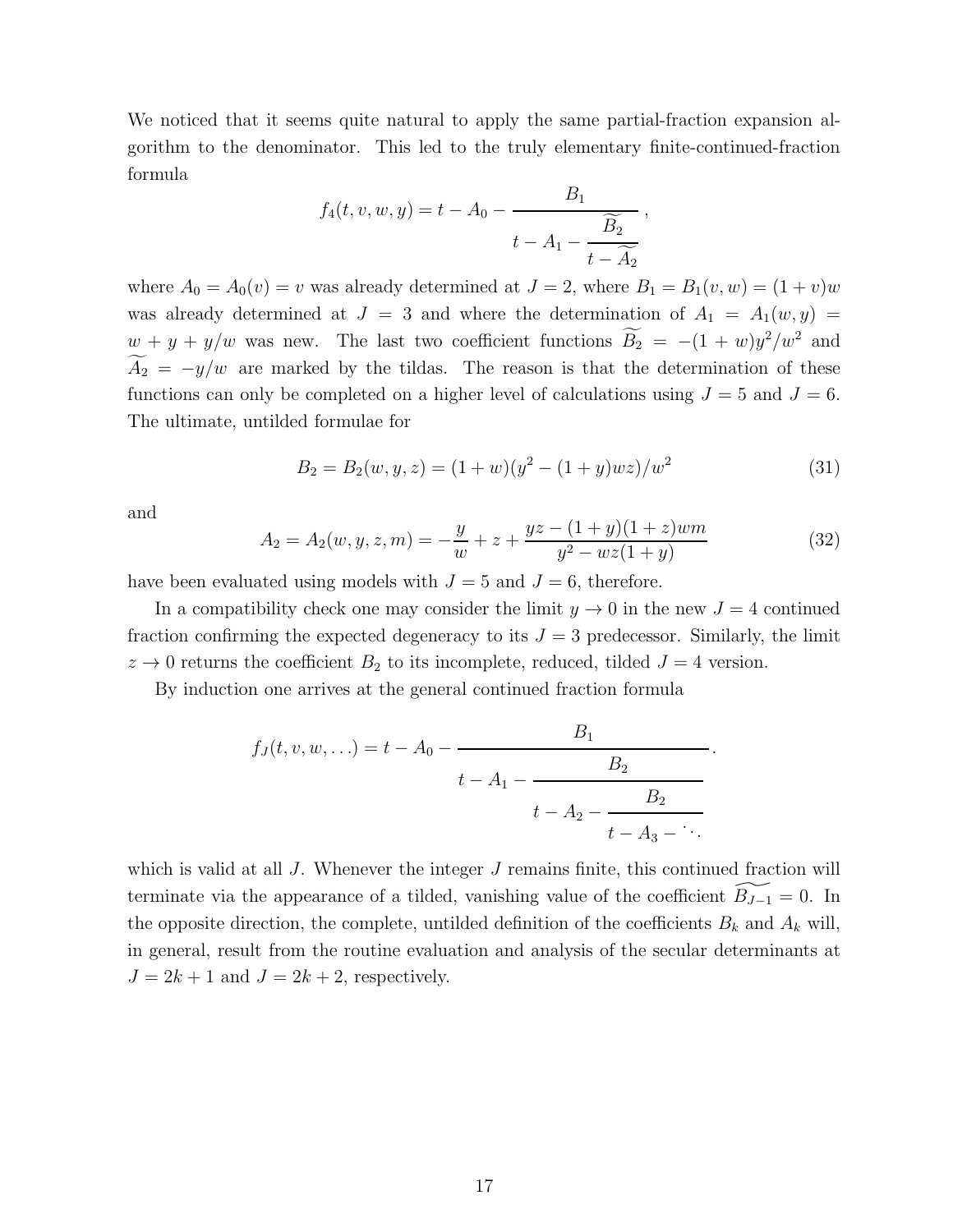## <span id="page-17-0"></span>7 Discussion

# 7.1 Quantum systems in the discrete-coordinate quasi-Hermitian representations

The study of quantum systems in their quasi-Hermitian and  $\mathcal{PT}-$ symmetric *discrete* representations usually originates from the needs of open-system studies [\[33\]](#page-27-1) or of classical optics [\[34\]](#page-27-2), especially in the light of the current quick developments of nanotechnologies [\[35\]](#page-27-3). Here we proceeded in a complementary direction of connecting these models with the simulations of the various forms of quantum phase transitions (cf., e.g., [\[36,](#page-27-4) [37\]](#page-27-5)).

In the latter setting people feel most often inspired by the Bender's and Boettcher's [\[3\]](#page-25-2) conjecture that beyond the scope of the conventional textbooks, the unitary evolution of quantum systems may still be described as generated by certain non-standard Hamiltonians H with real spectra. In the language of our recent review [\[13\]](#page-25-12), these operators H are interpreted as self-adjoint in the (by assumption, overcomplicated) "standard" physical Hilbert space  $\mathcal{H}^{(S)}$  (where one might write  $H = H^{\ddagger}$ ) but, at the same time, non-selfadjoint in a "friendlier" manifestly unphysical and auxiliary Hilbert space  $\mathcal{H}^{(F)}$  (where we have, using the most conventional notation,  $H \neq H^{\dagger}$ ).

There exist good reasons (cf., e.g., [\[24,](#page-26-8) [38\]](#page-27-6) or [\[39\]](#page-27-7)) why one should be very careful when leaving the safe mathematics of self-adjoint operators in  $L^2(\mathbb{R})$  and when extending the study of the Schrödinger's bound-state equations (with real spectra) to the models with the complex (e.g.,  $\mathcal{PT}-symmetric$  [\[4\]](#page-25-3) or, more generally, pseudo-Hermitian [\[12\]](#page-25-11)) local interactions  $V = V(x) \neq V^*(x)$ . One of these reasons is that, by assumption, we have  $H = T + V \neq H^{\dagger}$  in  $L^2(\mathbb{R})$ . Hence, the latter (and, certainly, maximally userfriendly) Hilbert space must be declared unphysical, i.e., in the present notation, we have  $L^2(\mathbb{R}) \equiv \mathcal{H}^{(F)}$ . Then, the theory (cf., e.g., its compact formulation in [\[13\]](#page-25-12)) tells us that the physical requirement  $H = H^{\ddagger}$  of the self-adjointness in  $\mathcal{H}^{(S)}$  finds its equivalent representation

<span id="page-17-1"></span>
$$
H^{\dagger} \Theta = \Theta H, \qquad \Theta = \Omega^{\dagger} \Omega \tag{33}
$$

in  $\mathcal{H}^{(F)}$ , mediated by an introduction of an auxiliary metric operator  $\Theta \neq I$ .

Under certain additional subtler mathematical conditions the validity of the latter relation enables us return to the quantum theory of textbooks while calling the Hamiltonian itself, for the sake of clarity of the terminology, quasi-Hermitian [\[14\]](#page-25-13). In [\[13\]](#page-25-12) the readers may also find an exhaustive explanation of the role and origin of the so called Dyson's maps  $\Omega$  and/or of the physical Hilbert-space metric operator  $\Theta$  entering the formula. The mathematical meaning of this condition is, in principle, elementary [\[40\]](#page-27-8). Its appeal in physics was discovered by Dyson [\[41\]](#page-27-9) and widely used in nuclear physics [\[14\]](#page-25-13). In essence, the relation just reflects the mathematical compatibility of a given non-Hermitian Hamiltonian H (with real spectrum) with the natural physical requirement of its observability  $[12, 42]$  $[12, 42]$ .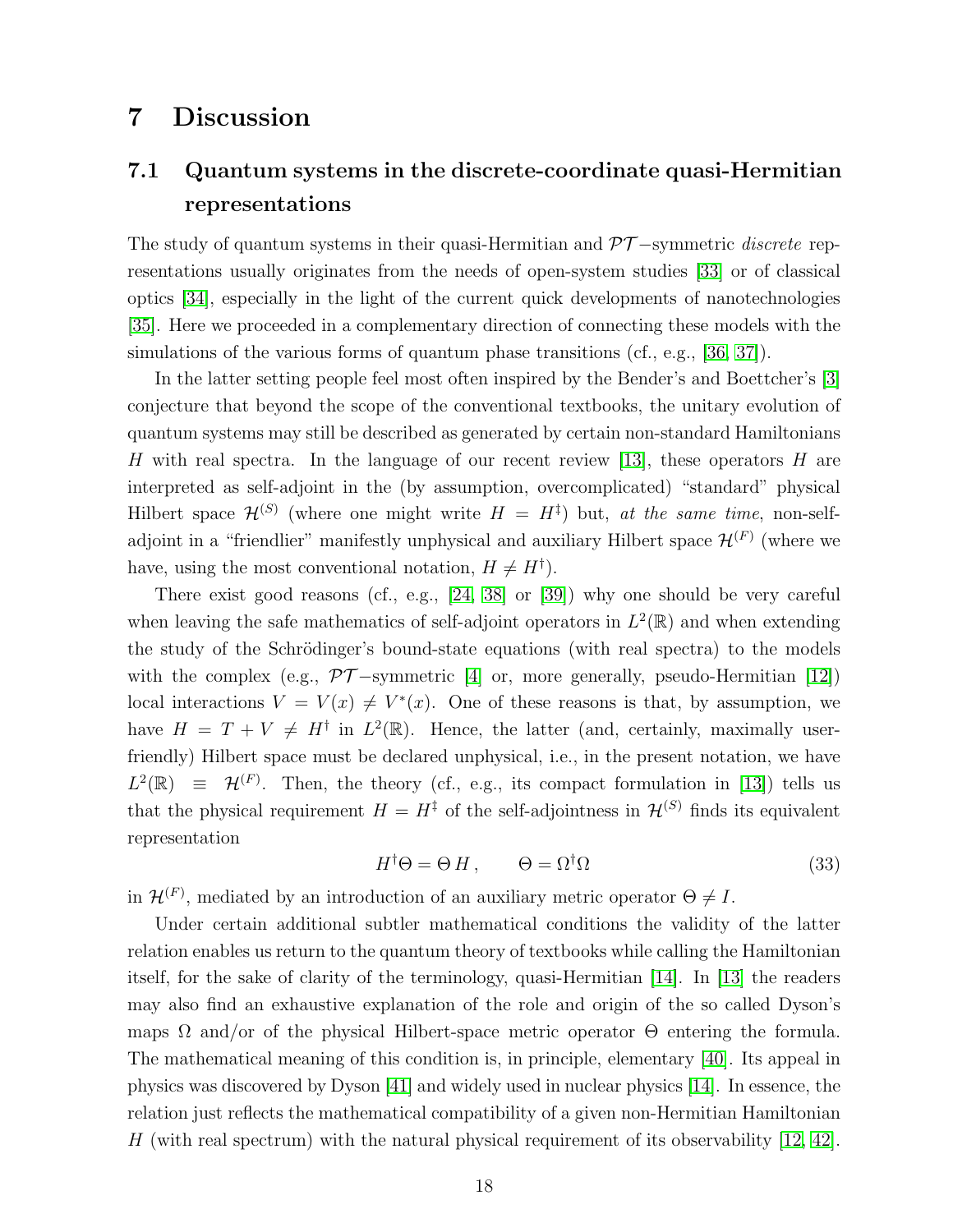In practice, the key problem is that for a given  $H$ , we must find at least one operator Θ which would satisfy Eq. [\(33\)](#page-17-1). In paper [\[29\]](#page-26-13) we showed that such a search remains exceptionally straightforward if and only if the matrix representation of  $H$  is real and tridiagonal. This was, after all, one of the most important mathematical reasons for our present choice of model [\(5\)](#page-4-1).

One should add that in the applied quantum mechanics one often encounters a conflict between the tractability and flexibility of the available phenomenological models. The exactly solvable ones are usually not too flexible, and *vice versa*. This may be also perceived as a supportive argument in favor of the discrete models. After the acceptance of new physics behind  $\mathcal{PT}-symmetric$  potentials [\[4\]](#page-25-3) a widely welcome progress has recently been achieved in this field [\[43\]](#page-28-0). A perceivable extension of the menu of the eligible tractable Hamiltonians has been obtained. The common textbook self-adjoint versions of quantum models were complemented by a new class using non-Hermitian Hamiltonians.

As long as the precise range of the applicability of the theory using Hamiltonians  $H = T + V \neq H^{\dagger}$  is not yet fully understood, the use of the discrete models has an advantage of not being directly exposed to the Trefethen's [\[38\]](#page-27-6) purely mathematical criticism (based mainly on the work with differential operators, cf. also [\[39\]](#page-27-7)). Moreover, the discretization very well fits the otherwise rather counterintuitive bounded-operator preference as recommended, in reaction to the Dieudonn'e's [\[40\]](#page-27-8) slightly more abstract criticism, by nuclear physicists [\[14\]](#page-25-13).

# 7.2 The physical appeal of quantum systems exhibiting phase transitions

The birth of quantum mechanics might have been dated by the resolution of the classicalphysics paradox of the experimentally observed stability of the large number of the atoms and molecules. In the language of mathematics the explanation was provided by a sophisticated identification of the measured discrete quantities with the elements of the spectrum of the corresponding self-adjoint operator. Thus, typically, the predicted real values of the energy levels  $E_n$ , say, in hydrogen atom were shown obtainable, from a suitable self-adjoint Hamiltonian  $\mathfrak{h} = \mathfrak{h}^{\dagger}$ , as its eigenvalues. In the methodical setting it has been found useful to illustrate the theory via the one-dimensional Schrödinger equations with various real and local (and, often, exactly solvable [\[44\]](#page-28-1)) confining potentials  $V = V(x)$ .

One of the weak points of the textbook theory may be seen in the necessity of an appropriate assignment of the self-adjoint Hamiltonian  $\mathfrak h$  to a quantum system in question. From a purely pragmatic perspective this assignment has two deep aspects. Firstly, in the context of phenomenology, the self-adjointness of  $\mathfrak h$  is a robust property which does not offer a suitable tool for the description of any finite-life or resonant quantum systems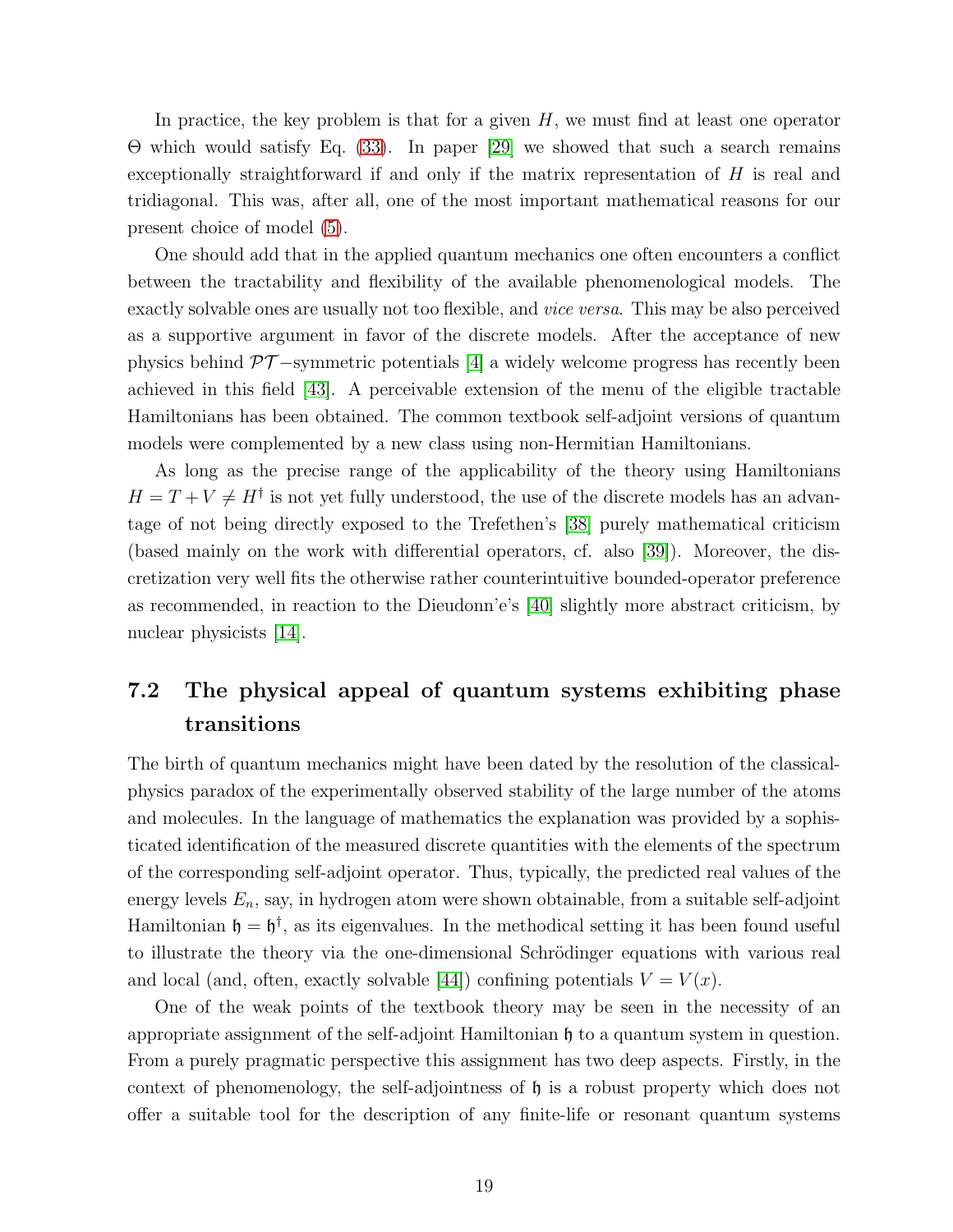which often occur in the nature and for which the energy levels should not be strictly real. Secondly, in opposite direction, the stability (i.e., the reality of the energy levels) may be guaranteed even when the Hamiltonian itself is not a self-adjoint operator. A number of the exactly solvable illustrative examples of the one-dimensional differential Schrödinger equation may be found, e.g., in Ref. [\[15\]](#page-25-14).

The later option has been made popular by Bender and Boettcher [\[3\]](#page-25-2) and it extends the practical applicability of quantum theory. In its final formulation the option led to an upgrade of quantum mechanics (cf., e.g., its reviews  $[4, 12]$  $[4, 12]$ ). In essence, the extended family of many new manifestly non-selfadjoint Hamiltonians (with real spectra) was found compatible with the standard quantum mechanics of textbooks (cf. [\[14\]](#page-25-13); a number of the related mathematical as well as historical comments may be also found in the most recent book [\[1,](#page-25-0) [45\]](#page-28-2)).

In the literature, unfortunately, the opinions concerning the nontrivial applications of the new theory are not yet unified. Nevertheless, in all of the existing versions of the theory the existence of the nontrivial real boundaries  $\partial \mathcal{D}$  of applicability belong to the cornerstones of the theory. Their localization and toy- model descriptions belong to the most interesting challenges and subjects of the future research. Certainly their study is openings new ways towards our understanding of the phenomena of the loss of the quantum stability or observability.

#### 7.3 Computer-capacity limitations of the constructions

In the case of our present  $\mathcal{PT}-$ symmetric toy model [\(5\)](#page-4-1) the applicability of the symbolic manipulations yielding exact solutions encounters the two main limitations in practice. The first one lies in the quick growth of the number of the independently variable parameters. This is an obstacle which already made some of the formulae next to useless (i.e., too long for being displayed in print) as early as at  $J = 3$ .

The second difficulty concerns the hidden nature of the information carried by the long formulae. The picture only remains fully transparent at  $J = 1$ . In this case the physical parametric domain  $\mathcal{D}(a, a')$  has been found to have a clear and elementary shape (cf. Fig. [1\)](#page-7-0). Even the very next,  $J = 2$  physical parametric domain  $\mathcal{D}(a, a', b, b')$  already becomes four-dimensional, i.e., not too easily displayed.

One of the specific merits of our present class of models is that the latter difficulties may be softened. For example, after the discovery of the energy-preserving submanifolds (sampled by the two thin hyperbolic curves in Fig. [1\)](#page-7-0), we were able to halve the  $2J-plet$ of the physical parameters to the mere J−plet. In Fig. [2](#page-9-0) we displayed the reduced, twodimensional physical domain  $\mathcal{D}(u, v)$  also at  $J = 2$ .

Thanks to several further unexpected simplifications of the representation of the bound states we were able to extend the transparent graphical interpretation of the spectra to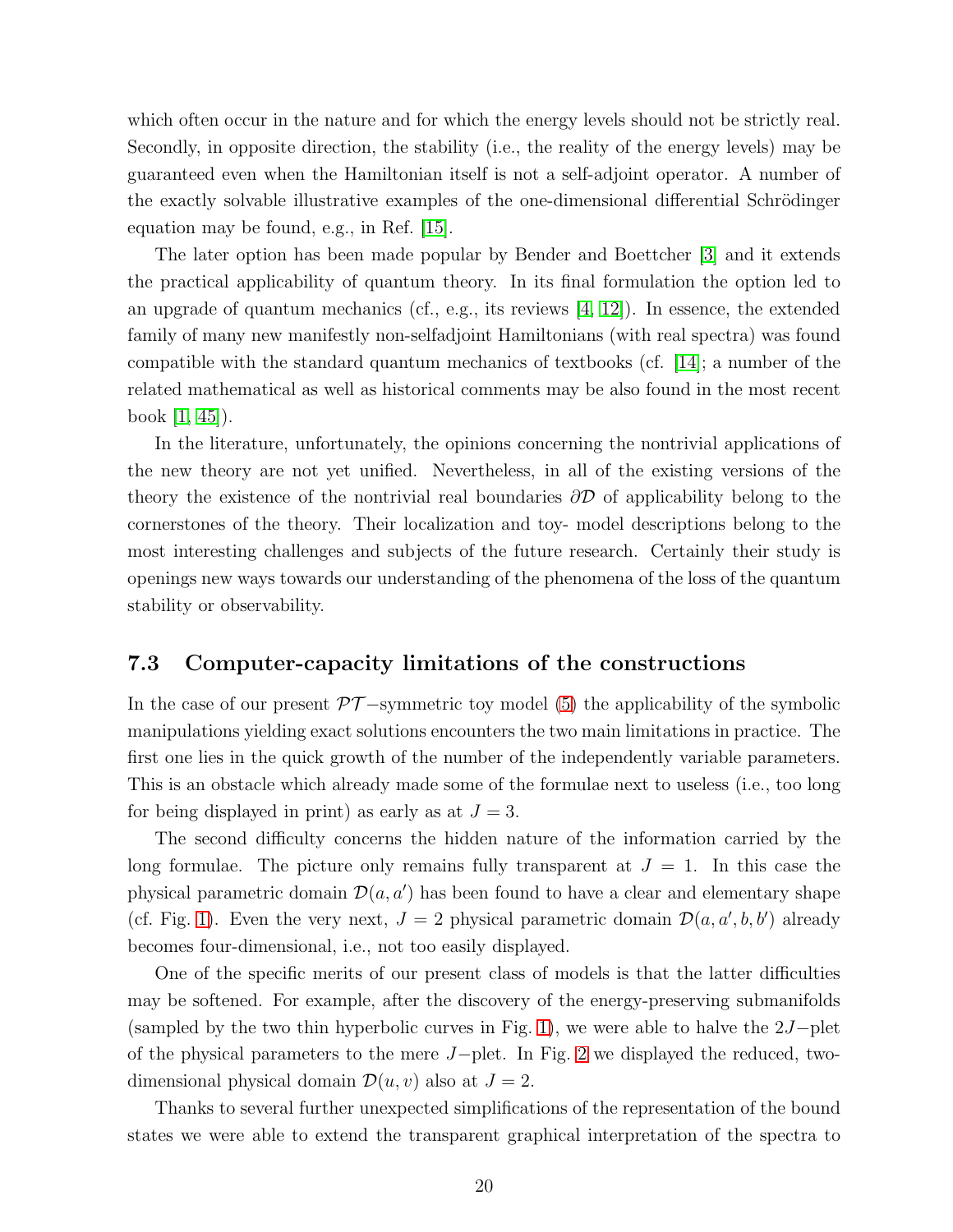the six-parametric model with  $J = 3$  (cf. its sample in Fig. [3\)](#page-12-1) and, in principle, also to the eight-parametric model with  $J = 4$  (cf. Eq. [\(30\)](#page-15-0)).

A quick increase of the time and memory requirements limited our present constructions of the Sturmians to not too large  $J > 4$ . Using a small PC we still managed to work with  $J = 5$  and  $J = 6$ . We obtained the above-displayed closed and still comparatively compact formulae [\(31\)](#page-16-0) and [\(32\)](#page-16-1) for the entirely general continued-fraction coefficient functions  $B_2$ and  $A_2$ .

Unfortunately, the next round of calculations with  $J = 7$  and  $J = 8$  already reached, at  $J = 7$ , the upper bounds of the reasonable length of the secular polynomial (cca 12 pages), of the reasonable calculation time (cca 15 minutes) and of the memory consumption (822 M). Even the printing of the function  $f_7(t, v, \ldots)$  already requires a separation into its polynomial numerator

$$
-t^{6} + (w + m + y + n + z + v)t^{5} +
$$
  
+ 
$$
(-my - nw - nv - yv - ny + m - vz + y - mv - mw - wz + w - nz + n + z)t^{4} +
$$
  
+ 
$$
(-wz - 2nw - vz + vnz + n - my + vny + y + z - 2ny +
$$
  
+ 
$$
wnz - nz - 2mw - mv + m + mvy - nv)t^{3} +
$$
  
+ 
$$
(vnz - my + wnz + n - 2nw + m + vny + z - 2ny - nv - nz - mv - mw)t^{2} +
$$

$$
+(n-nv-nw-ny+m-nz)t+n
$$

and denominator

$$
t^{5} + (-y - z - w - m - n)t^{4} + (my + wz + ny - z + mw - y - m - n + nw + nz)t^{3} +
$$
  
+ 
$$
(-m + my + mw - wnz - n + 2ny + nw - z + nz)t^{2} + (-m - n + nw + nz + ny)t - n.
$$

Thus, we gave up the continuation of the process. We decided not to reconstruct the next pair of functions  $B_3$  and  $A_3$  because the completion of the analysis, straightforward as it is, would certainly exceed the capacity of our desktop computer.

#### 7.4 Broader context: open-quantum-system connections

It is worth emphasizing that the results of the detailed mathematical analysis of the particular model [\(5\)](#page-4-1) (which, in the light of this analysis, appeared to be exactly solvable) may be perceived as having a broader impact and relevance for non-Hermitian physics.

Let us, first of all, recall the general comments on physical contexts as given in Introduction. For the sake of definiteness we will now restrict our attention just to the domain of quantum physics. Moreover, let us pick up just the subdomain of the theory in which people study the models which are characterized by the presence of non-Hermitian quantum operators. In this subdomain one finds, e.g., the studies of open quantum systems [\[10,](#page-25-9) [11\]](#page-25-10)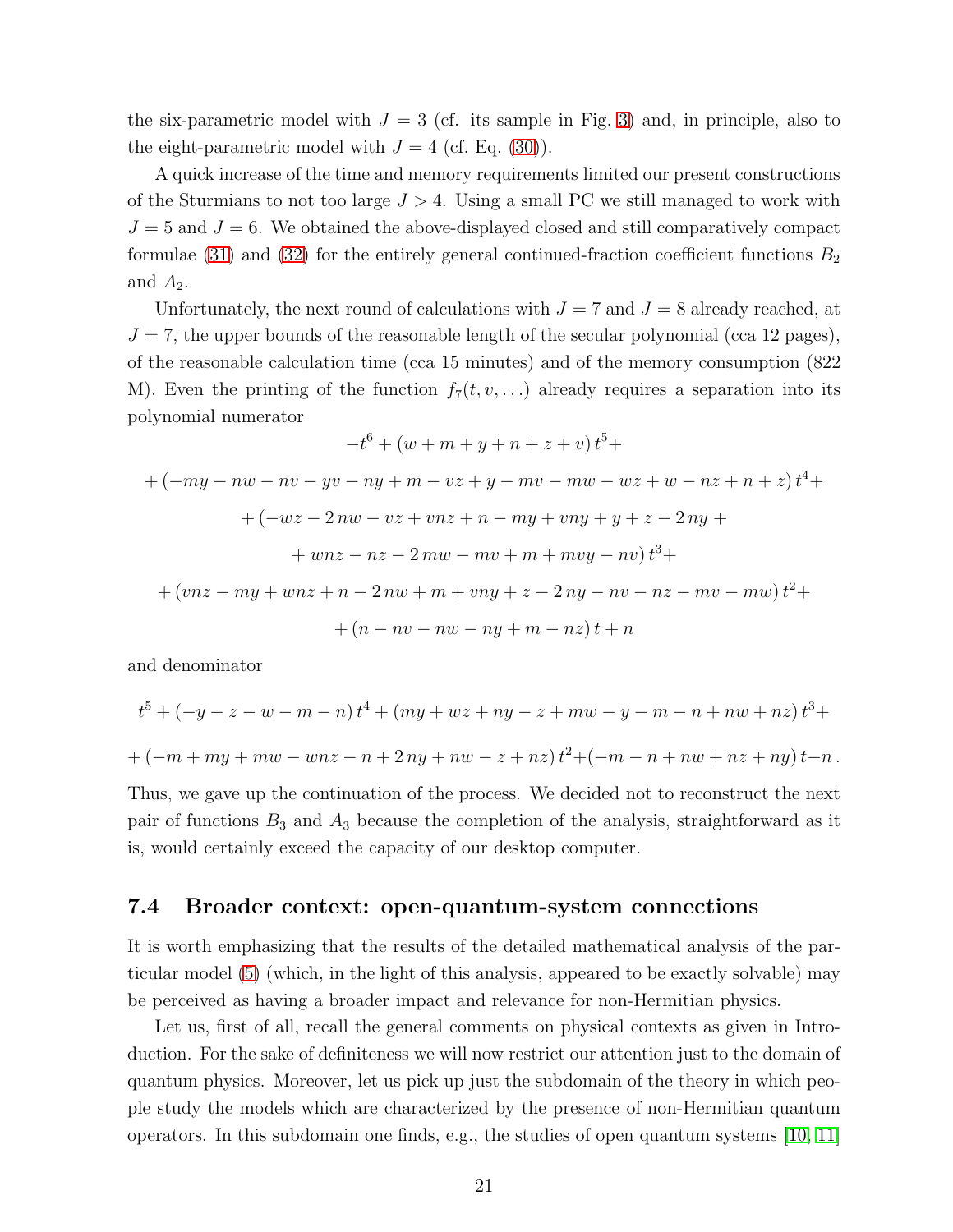with which our present text shares interest in a constructive approach to the coexistence of bound states with the scattering solutions.

It is probably necessary to emphasize that although the latter coexistence is being studied via different formalisms in the literature, it seems truly challenging to search for their shared mathematical features as well as phenomenological predictions.

On the purely formal level the most obvious meeting point between the two specific (viz.,  $\mathcal{PT}-$ symmetric and open-system) approaches to the non-Hermitian quantum physics and phenomenology may be seen in the use of the Feshbach's concept of the so called model space [\[31\]](#page-26-15). This means that a certain projection-operator-specified subspace of the complete Hilbert space is chosen as a starting point. In this subspace the exact Hamiltonian is replaced by its (often called "effective", i.e., isospectral) reduction  $H_{eff}$  as sampled here by Eq. [\(18\)](#page-10-1).

Naturally, the results of the comparison can only have a qualitative character. Still, it is worth emphasizing that such a comparison seems nontrivial due to its consequences. First of all, let us recall the most important physical problem of the unitarity of the scattering process. For open systems this problem may be found clarified, e.g., in Ref. [\[46\]](#page-28-3) where one works with the Hamiltonians describing, in general, unstable systems. For their genuine non-Hermitian Hamiltonians the spectrum of the energies is not real so that the experimentalists are allowed to speak about resonances. For theoreticians, the closeness of the concept to the  $\mathcal{PT}-$ symmetric models immediately emerges when one admits that the  $PT$ -symmetry becomes spontaneously broken [\[4\]](#page-25-3) so that at least some of the energies become complex.

From the point of view of the experiment the complementarity of the theoretical perspectives seems best clarified in the scattering dynamical regime. Indeed, in the  $PT$  –symmetric context the paradoxes (cf. [\[24\]](#page-26-8)) are being resolved by an effective "smearing" of the potentials [\[27\]](#page-26-11). In parallel, the phenomenological description of the open systems leads to a very similar emergence of the concept of the "smearing". Its physical essence is slightly different - it is intimately connected to the Feshbach's elimination and transfer of the scattering wave functions to a "reservoir" which is "infinitely extended". But the outcome is similar: the fundamental phenomenon of an effective "smearing" appears very naturally.

It is not too surprising that many differences between the  $\mathcal{PT}-symmetric$  and open systems survive. In the latter case, for example, the complex part of the energy (which just characterizes an extent of the spontaneous breakdown of the  $\mathcal{PT}-symmetry$  in the former case) has an immediate measurable, experimental interpretation [\[47\]](#page-28-4). In addition, the imaginary part of the energy in the open system can be also related to the nonorthogonality of the resonance states [\[48\]](#page-28-5). At the same time, whenever one succeeds in avoiding the complicated dynamical regime of resonances (i.e., firstly, whenever the width of the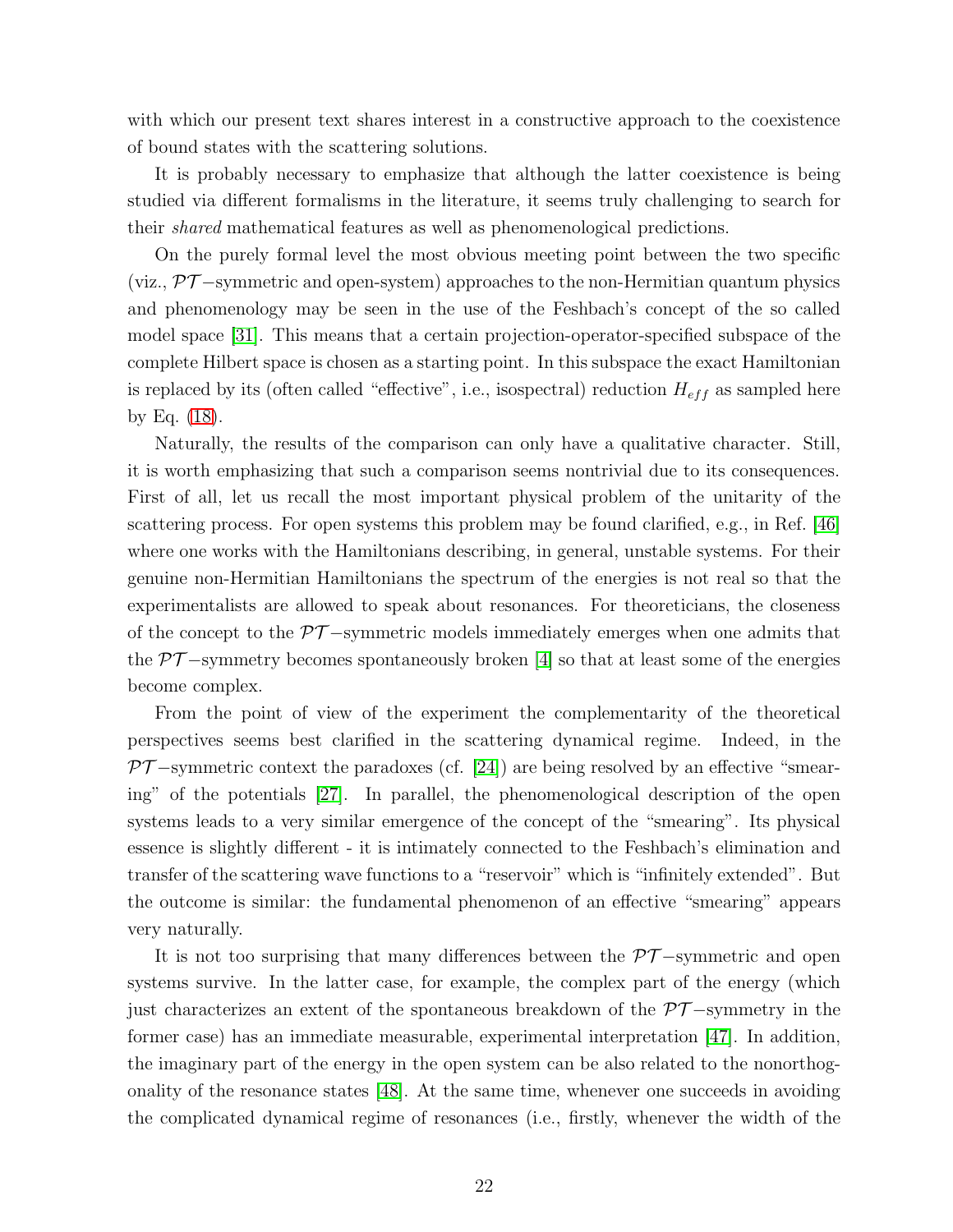resonance happens to shrink to zero and, secondly, whenever the resonance leaves, simultaneously, the continuous part of the spectrum), the present class of models [\(5\)](#page-4-1) enters the game. It offers an amazingly rich variety of possible dynamical scenarios. Their description uses a manifestly non-perturbative, simplified but still exact, non-numerical picture of the qualitative changes in the quantum evolution during which a stable bound state emerges below the continuum.

### <span id="page-22-0"></span>8 Summary

The current growth of interest in  $\mathcal{PT}-$ symmetric quantum systems may be characterized by the novelty of its potential physical contents as well as by the not entirely standard nature of the related mathematics. Both of these challenges motivated also our present choice of the family of Hamiltonians [\(5\)](#page-4-1).

Our choice was inspired, first of all, by the role of the special cases of Hamiltonians [\(5\)](#page-4-1) (with  $a = a'$ , etc) in the constructive disproof [\[27\]](#page-26-11) of the Jones' oversceptical conjecture [\[24\]](#page-26-8) that the *scattering* by a generic *local*  $\mathcal{PT}-symmetric$  potential  $V(x)$  cannot be unitary. For our present purposes it was important that the resolution of the problem (cf. also [\[23\]](#page-26-7) and [\[25\]](#page-26-9)) was provided by the replacement of the "unsuitable" local potentials (i.e., in our present discrete-coordinate approach, of the diagonal matrices  $V$ ) by their "minimally non-local" (i.e., tridiagonal-matrix) generalizations as sampled by Eq. [\(4\)](#page-4-0).

Another important physical reason for the study of the latter class of the "smeared" [\[27\]](#page-26-11) alias "nearest-neighbor" interactions was found in their level-attraction role played, in particular, by their extremely non-Hermitian antisymmetric-matrix special cases (with  $a = a'$ , etc) in the models of quantum catastrophes [\[6\]](#page-25-5). In the latter case, the attention (cf., e.g., [\[49,](#page-28-6) [50\]](#page-28-7) remained restricted to the confined motion (i.e., to the purely bound-state models) using not only finite  $J < \infty$  but also the truncated, finite-dimensional kinetic energy operators [\(1\)](#page-3-1). Hence, it was entirely natural for us to ask what would happen when the truncation of the discrete Laplacean (i.e., in effect, an external confining square-welltype potential) were removed.

A priori we expected that the doubly infinite  $\mathcal{PT}-symmetric$  toy-model matrices [\(5\)](#page-4-1) could enrich the slowly developing classifications of quantum catastrophes [\[18\]](#page-26-2) by a new, multiparametric class of models in which the scattering dynamical regime could coexist with the parallel (and, due to the non-Hermiticity of  $H$ , fragile) existence of bound states (cf. also [\[23\]](#page-26-7) where more or less the same questions were addressed via perturbation theory).

Our expectations proved confirmed. We found that in our model the "birth" of the stable bound states at the lower boundary of the continuous spectrum may be rather easily controlled. Serendipitously, we also discovered that besides its appeal in physics, the model offers an unexpectedly long list of certain truly amazing formal merits.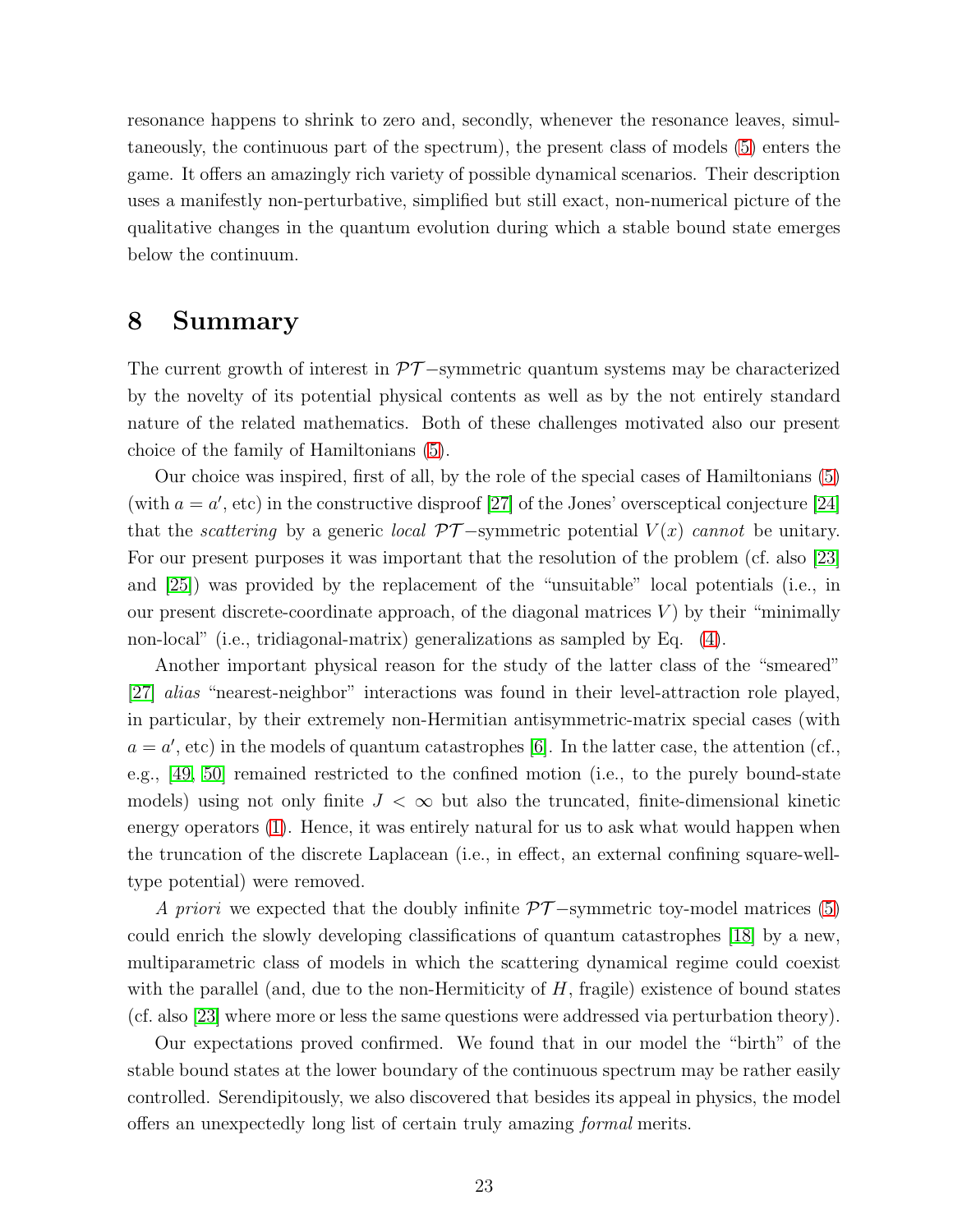- from the point of view of the Feshbach's constructive recipe [\[31\]](#page-26-15) the description of all of our  $J \leq \infty$  models [\(5\)](#page-4-1) proved non-numerical and reducible to the study of the closed-form effective Hamiltonians  $H_{eff}$  (cf. Eq. [\(18\)](#page-10-1)).
- the energy-dependence of the latter operators is rather complicated in general. In our model it remained, in effect, elementary (i.e., basically, polynomial – see, e.g., the six-parametric secular Eq. [\(20\)](#page-11-1) for illustration).
- a pleasant surprise appeared after our replacement of the search for the bound-state energies  $E_n$  as functions of the "reduced" couplings  $u, v, \ldots$ , by the search for the "Sturmian" bound-state couplings  $u_n$  as functions of the freely variable energy E and of the remaining couplings  $v, w, \ldots$ . What was a truly unexpected byproduct of this change of perspective was the second-power-type factorization of polynomials leading to an enormous simplification of the formulae.
- once we moved to the higher integers  $J$  we imagined that the ultimate, most natural version of the construction of the bound states can be based on the last important simplification of their localization using the continued-fraction re-arrangement of the recipe. In the light of this result one could even contemplate a transition to the models with  $J = \infty$ , in principle at least.
- the latter two forms of simplification made the bound-state localization amenable also to its deeply intuitive and transparent graphical (re-)interpretation. In this way our "benchmark-model" samples of the birth of the bound states from the continuum could acquire a new physical relevance as the prototypes of quantum catastrophes of a new, less usual type.
- for the growing integers  $J$ , the increase of the complexity of the formulae caused by the linear growth of the number of the independently variable parameters  $u, v$ , . . . proved at least partially compensated by the survival of their sufficiently efficient and quick tractability by the symbolic-manipulation software. The limitations of this approach only started emerging at the values of J as high as  $J = 8$ . Still, one can hardly find too many solvable quantum models with such a large number of independently variable parameters.
- we should not forget to mention that the determination of the 2J−dimensional physical-parameter domains  $\mathcal{D}(a, a', b, b', \ldots)$  and/or of their boundaries  $\partial \mathcal{D}$  (sampled, at  $J = 1$ , by Fig. [1\)](#page-7-0) proved reducible to the mere J–dimensional physicalparameter domains  $\mathcal{D}(u, v, \ldots)$  as sampled, at  $J = 2$ , in Fig. [2.](#page-9-0) Let us add that this was one of the most unexpected discoveries concerning the potential physics and phenomenology behind the model. The feature may be also perceived, in retrospective,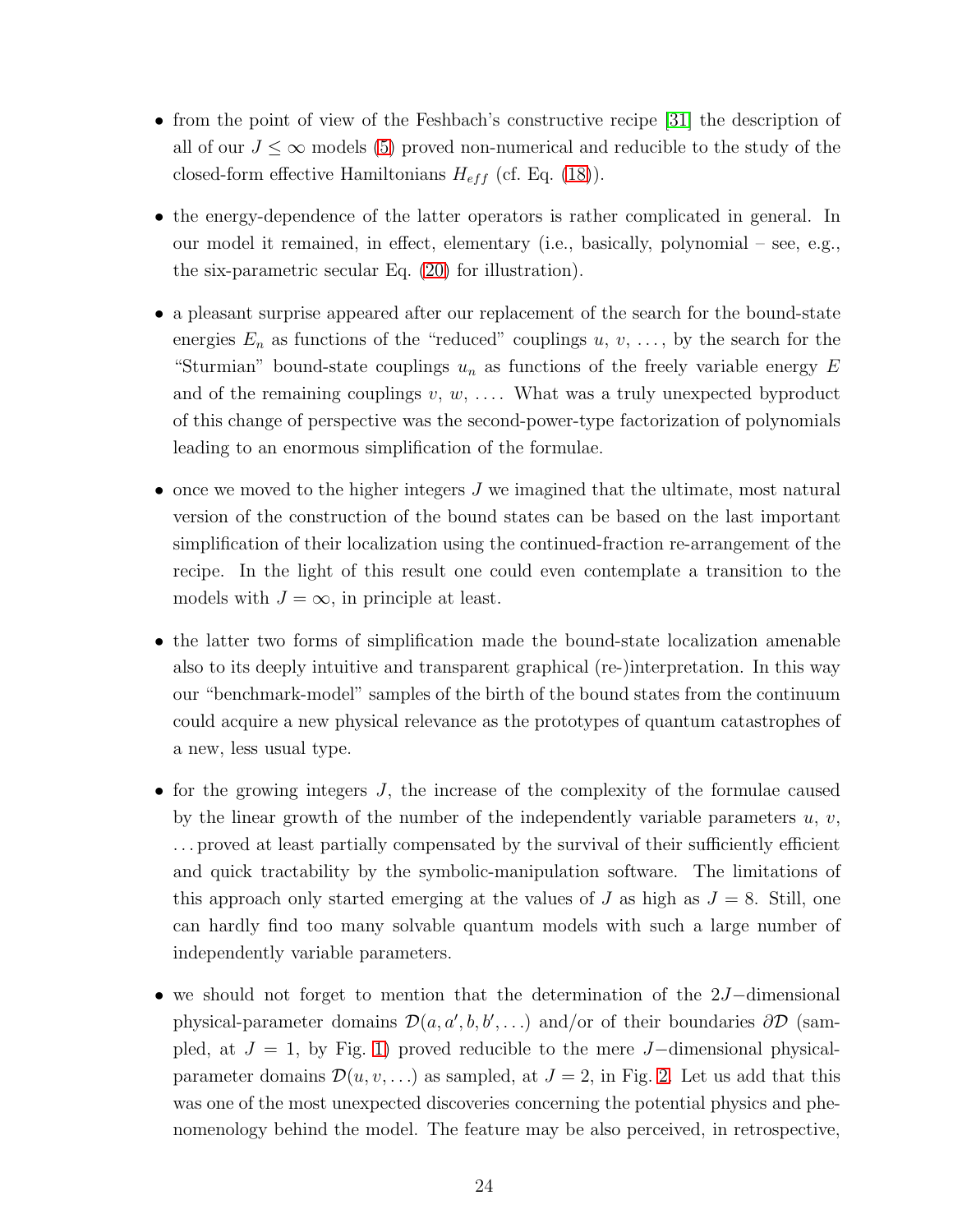as one of the most important non-mathematical, descriptive reasons of our interest in the model in question.

• last but not least, we must emphasize that the most basic role was played again by our acceptance of the enormously productive [\[4\]](#page-25-3) requirement of  $\mathcal{PT}$  symmetry  $(cf. Eq. (3)), i.e., in our model, of the symmetry of our real matrix (5) with respect$  $(cf. Eq. (3)), i.e., in our model, of the symmetry of our real matrix (5) with respect$  $(cf. Eq. (3)), i.e., in our model, of the symmetry of our real matrix (5) with respect$  $(cf. Eq. (3)), i.e., in our model, of the symmetry of our real matrix (5) with respect$  $(cf. Eq. (3)), i.e., in our model, of the symmetry of our real matrix (5) with respect$ to its antidiagonal.

## Acknowledgements

Work supported by the GAČR Grant No. 16-22945S.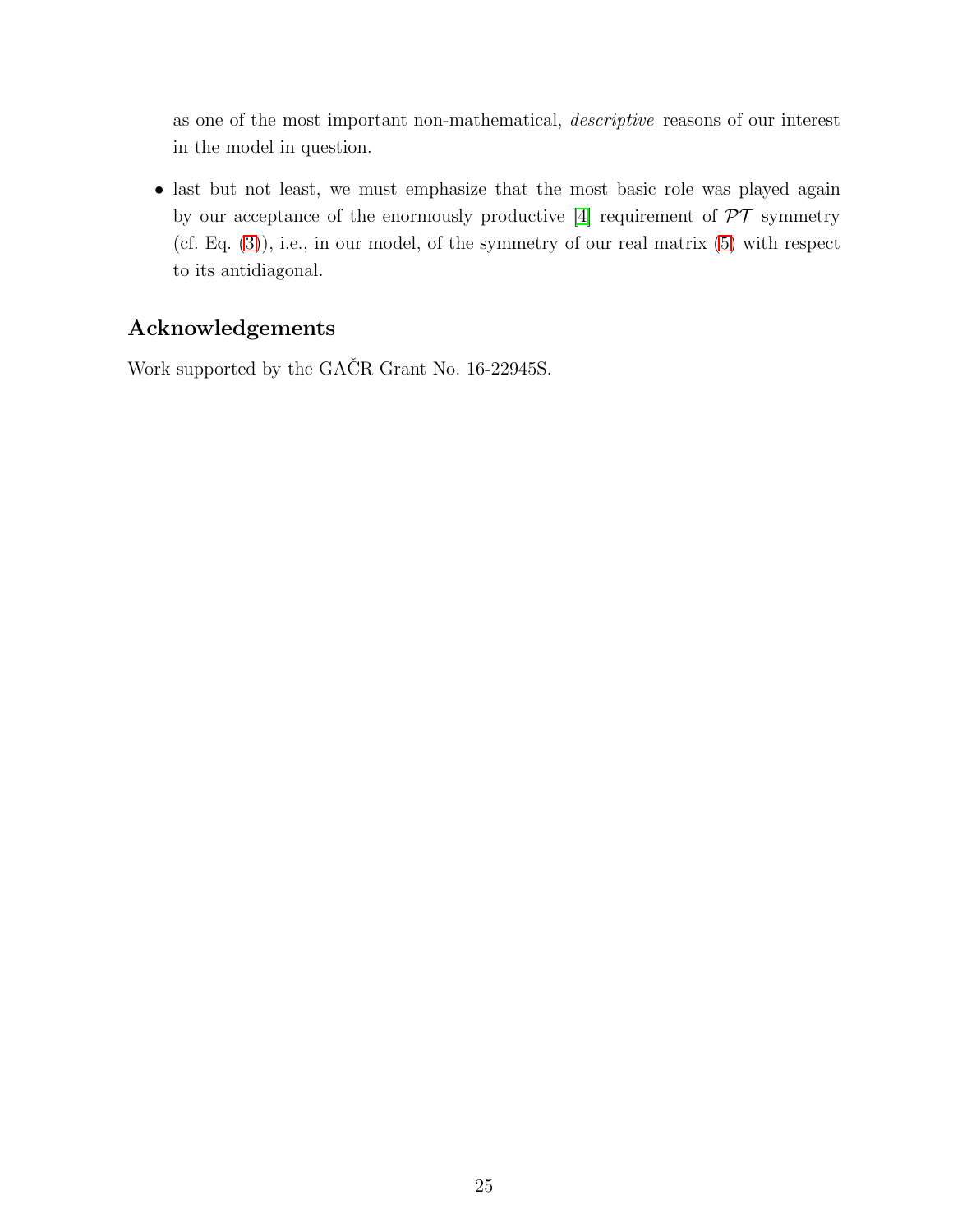# <span id="page-25-0"></span>References

- [1] F. Bagarello, J.-P. Gazeau, F. H. Szafraniec and M. Znojil (Eds.), Non-Selfadjoint Operators in Quantum Physics: Mathematical Aspects (John Wiley & Sons: Hoboken, 2015).
- <span id="page-25-2"></span><span id="page-25-1"></span>[2] [http://gemma.ujf.cas.cz/](http://gemma.ujf.cas.cz/~znojil/conf/index.html)∼znojil/conf/index.html
- <span id="page-25-3"></span>[3] C. M. Bender and S. Boettcher, Phys. Rev. Lett. 80, 5243 (1998).
- <span id="page-25-4"></span>[4] C. M. Bender, Rep. Prog. Phys. 70, 947 (2007).
- <span id="page-25-5"></span>[5] T. J. Milburn, J. Doppler, C. A. Holmes, et al., Phys. Rev. A 92, 052124 (2015); J. Doppler, A. A. Mailybaev, J. Böhm, et al., Nature 537, 76 (2016).
- [6] M. Znojil, J. Math. Phys. 46, 062109 (2005); M. Znojil, J. Phys. A: Math. Theor. 41, 244027 (2008); M. Znojil, J. Phys. A: Math. Theor. 45, 444036 (2012).
- <span id="page-25-7"></span><span id="page-25-6"></span>[7] T. Kato, Perturbation theory for linear operators (Springer-Verlag, Berlin, 1966).
- [8] C. M. Bender and T. T. Wu, Phys. Rev. Lett. 21, 406 (1968); C. M. Bender and T. T. Wu, Phys. Rev.184, 1231 (1969); A. V. Turbiner, Functional Analysis and Its Applications 22, 163 (1988); G. Alvarez, J. Phys. A: Math. Gen. 27, 4589 (1995).
- <span id="page-25-8"></span>[9] C. Dembowski, B. Dietz, H. D. Graf, et al, Phys. Rev. Lett. 90, 034101 (2003); M. V. Berry, Czechosl. J. Phys. 54, 1039 (2004); M. Liertzer, L. Ge, A. Cerjan, et al, Phys. Rev. Lett. 108, 173901 (2012).
- <span id="page-25-10"></span><span id="page-25-9"></span>[10] N. Moiseyev, Non-Hermitian Quantum Mechanics. (Cambridge University Press, Cambridge, 2011).
- <span id="page-25-11"></span>[11] I. Rotter, J. Phys. A: Math. Theor. 42, 153001 (2009).
- <span id="page-25-12"></span>[12] A. Mostafazadeh, Int. J. Geom. Meth. Mod. Phys. 07, 1191 (2010).
- <span id="page-25-13"></span>[13] M. Znojil, SIGMA 5, 001 (2009) (arXiv overlay: 0901.0700).
- <span id="page-25-14"></span>[14] F. G. Scholtz, H. B. Geyer and F. J. W. Hahne, Ann. Phys. (NY) 213, 74 (1992).
- [15] G. Lévai and M. Znojil, J. Phys. A: Math. Gen. 33, 7165 (2000); B. Bagchi, C. Quesne, and M. Znojil, Mod. Phys. Lett. A 16, 2047 (2001).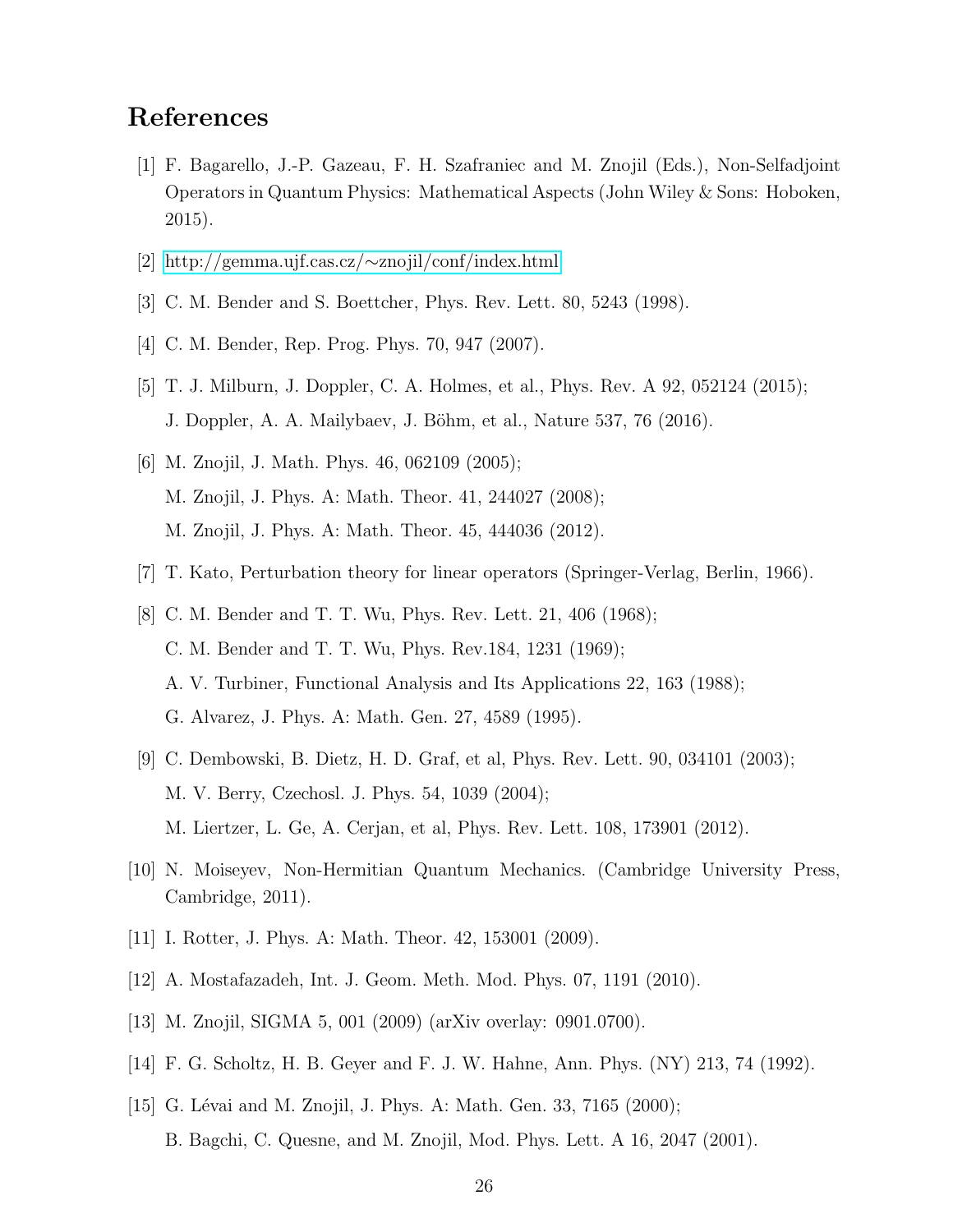- <span id="page-26-1"></span><span id="page-26-0"></span>[16] P. Ambichl, K. G. Makris, L. Ge, et al., Phys. Rev. X 3, 041030 (2013); K. V. Kepesidis, T. J. Milburn, J. Huber, et al., New J. Phys. 18, 095003 (2016).
- <span id="page-26-2"></span>[17] D. I. Borisov, Acta Polytechnica 54, 93 (2014) [\(arXiv:1401.6316\)](http://arxiv.org/abs/1401.6316); D. I. Borisov, F. Růžička and M. Znojil, Int. J. Theor. Phys. 54, 4293 (2015).
- [18] M. Znojil, Ann. Phys. (NY) 336, 98 (2013); D.I. Borisov and M. Znojil, in "Non-Hermitian Hamiltonians in Quantum Physics", F. Bagarello, R. Passante and C. Trapani, eds. (Springer, 2016), pp. 201-217.
- <span id="page-26-4"></span><span id="page-26-3"></span>[19] D.I. Borisov and M. Znojil, Sbornik: Mathematics 208 (2017), in print, DOI: 10.1070/SM8657.
- <span id="page-26-5"></span>[20] M. Znojil, Phys. Lett. A 259, 220 (1999).
- <span id="page-26-6"></span>[21] D. Krejčiřík, H. Bíla and M. Znojil, J. Phys. A: Math. Gen. 39, 10143 (2006).
- [22] E. B. Davies, Bull. Lond. Math. Soc. 34, 513 (2002); D. Krejčiřík and M. Tater, J. Phys. A: Math. Theor. 41, 244013 (2008); D. Krejčiřík, P. Siegl, M. Tater, and J. Viola, J. Math. Phys. 56, 103513 (2015).
- <span id="page-26-8"></span><span id="page-26-7"></span>[23] H. F. Jones, Phys. Rev. D 78, 065032 (2008).
- [24] A. Ruschhaupt, F. Delgado, and J. G. Muga, J. Phys. A: Math. Gen. 38, L171 (2005); F. Cannata, J.-P. Dedonder, and A. Ventura, Ann. Phys. (NY) 322, 397 (2007); H. F. Jones, Phys. Rev. D 76, 125003 (2007).
- <span id="page-26-10"></span><span id="page-26-9"></span>[25] M. Znojil, J. Phys. A: Math. Theor. 41, 292002 (2008).
- <span id="page-26-11"></span>[26] M. Znojil, J. Phys. A: Math. Gen. 39, 10247 (2006).
- <span id="page-26-12"></span>[27] M. Znojil, Phys. Rev. D 78, 025026 (2008).
- [28] M. Znojil, Symm. Integr. Geom. Methods Appl. (SIGMA) 5, 085 (2009), arXiv overlay: 0908.4045; M. Znojil, J. Math. Phys. 50, 122105 (2009); P. A. Cojuhari, A. Grod, and S. Kuzhel, J. Phys. A: Math. Theor. 47, 315201 (2014).
- <span id="page-26-13"></span>
- <span id="page-26-14"></span>[29] M. Znojil, J. Phys. A: Math. Theor. 45, 085302 (2012).
- <span id="page-26-15"></span>[30] M. Znojil, Symm. Integr. Geom. Methods Appl. (SIGMA) 5, 085 (2009).
- [31] H. Feshbach, Ann. Phys. (NY) 5, 357 (1958).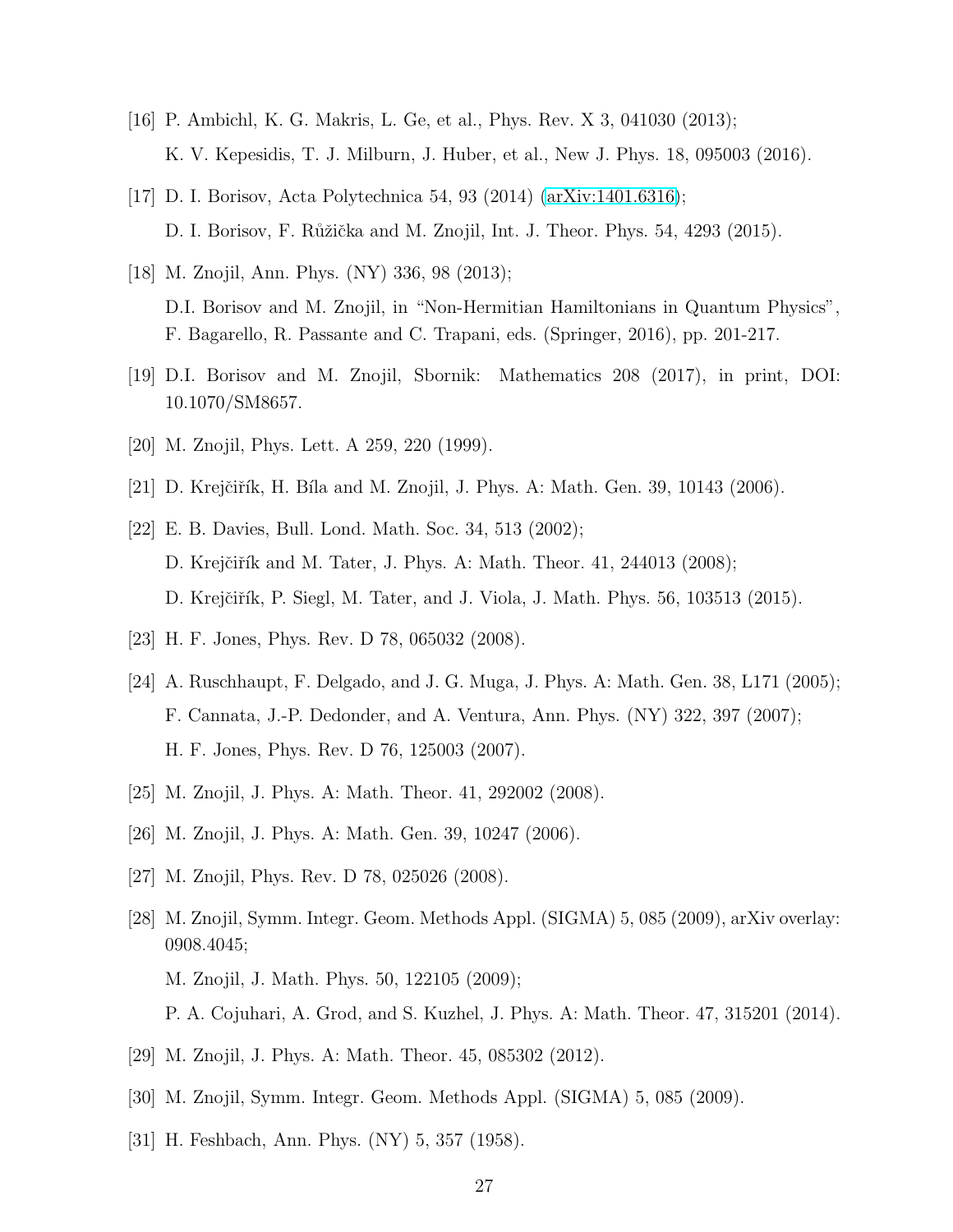- <span id="page-27-0"></span>[32] M. Znojil, J. Math. Phys. 38, 5087 (1997); M. Znojil and H. B. Geyer, Pramana - J. Phys. 73, 299 (2009); C. M. Bender, D. W. Hook and S. P. Klevansky, J. Phys. A: Math. Theor. 45, 444003 (2012).
- <span id="page-27-2"></span><span id="page-27-1"></span>[33] Y. N. Joglekar and B. Bagchi, J. Phys. A: Math. Theor. 45, 402001 (2012); L. Jin and Z. Song, Ann. Phys. (NY) 330, 142 (2013).
- <span id="page-27-3"></span>[34] C. E. Rüter, K. G. Makris, R. El-Ganainy, et al., Nat. Phys. 6, 192 (2010).
- <span id="page-27-4"></span>[35] M. Znojil, Symmetry 8, 52 (2016).
- [36] E. M. Graefe, U. Günther, H. J. Korsch, and A. E. Niederle, J. Phys. A: Math. Theor. 41, 255206 (2008); Y. N. Joglekar, D. Scott, M. Babbey, and A. Saxena, Phys. Rev. A 82, 030103 (2010).
- <span id="page-27-6"></span><span id="page-27-5"></span>[37] G. Lévai, F. Růžička, and M. Znojil, Int. J. Theor. Phys. 53, 2875 (2014); F. Růžička, Int. J. Theor. Phys. 54, 4154 (2015).
- <span id="page-27-7"></span>[38] L. N. Trefethen and M. Embree, Spectra and Pseudospectra. The Behavior of Nonnormal Matrices and Operators (Princeton University Press, Princeton, 2005).
- [39] A. Aslanyan and E. B. Davies, Numer. Math. 85, 525 (2000); E. B. Davies, Bull. London Math. Soc. 32, 432 (2000); F. Bagarello, Rev. Math. Phys. 19, 231 (2007); P. Siegl and D. Krejčiřík, Phys. Rev. D 86, 121702(R) (2012); F. Bagarello and M. Znojil, J. Phys. A: Math. Theor. 45, 115311 (2012); A. Mostafazadeh, Phil. Trans. R. Soc. A 371, 20120050 (2013); R. Henry, J. Spetral Theory 4, 349 (2014); D. C. Brody, J. Phys. A: Math. Theor. 49, 10LT03 (2016).
- <span id="page-27-9"></span><span id="page-27-8"></span>[40] J. Dieudonn´e, in Proc. Int. Symp. Lin. Spaces (Pergamon, Oxford, 1961), pp. 115–122.
- <span id="page-27-10"></span>[41] F. Dyson, Phys. Rev. 102 (1956) 1217.
- [42] M. Znojil, I. Semorádová, F. Růžička, et al., Phys. Rev. A, to appear [\(arXiv:1610.09396v](http://arxiv.org/abs/1610.09396)2).